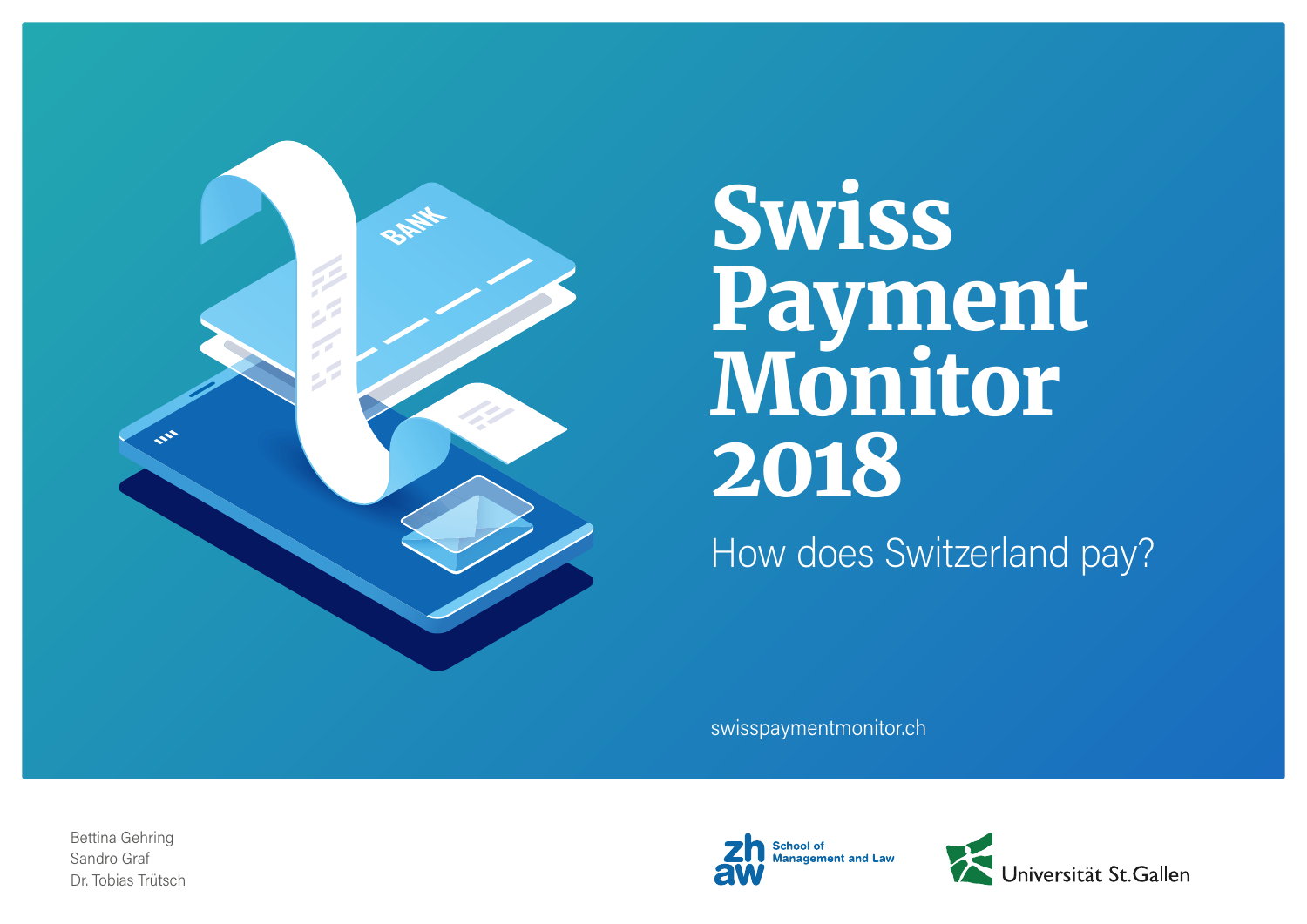# Foreword

# **How does Switzerland pay?**

Payments are, simply put, a question of habit. The majority of Swiss citizens pay as they've always paid; risky experiments are not an option when it comes to payment methods. These habits had been relatively stable until recent years when—not least because of a large number of new suppliers—some movement in the market as well as initial signs of change were observed. Where this path will lead is still up for discussion. In any case, it will be exciting to follow the current development of the Swiss payment landscape.

For several years, the Swiss Payment Research Centre (SPRC) of the Zurich University of Applied Sciences and the Executive School of Management, Technology and Law (ES-HSG) at the University of St. Gallen have been independently looking at issues related to the topic of "payment" from different angles. The increased dynamics on the market have provided the ZHAW and the University of St. Gallen with an opportunity to undertake a large-scale joint research project to analyse the payment behaviour of the Swiss population as well as any underlying motives and their development over time.

It focuses on the first annually conducted Swiss payment study, which combines a consumer perspective with macro-economic points of view. The current report is based on a 2017 survey and is the first edition of many to be published in a series of studies over the coming years. In total, the survey took into account more than 1,000 people between the ages of 18 and 65 from all three regions of Switzerland. The study is financially supported by the Swiss Payment Association (SPA) as well as industry partners Concardis and SIX Payment Services.

We wish you an interesting read!

Bettina Gehring, Sandro Graf, Dr. Tobias Trütsch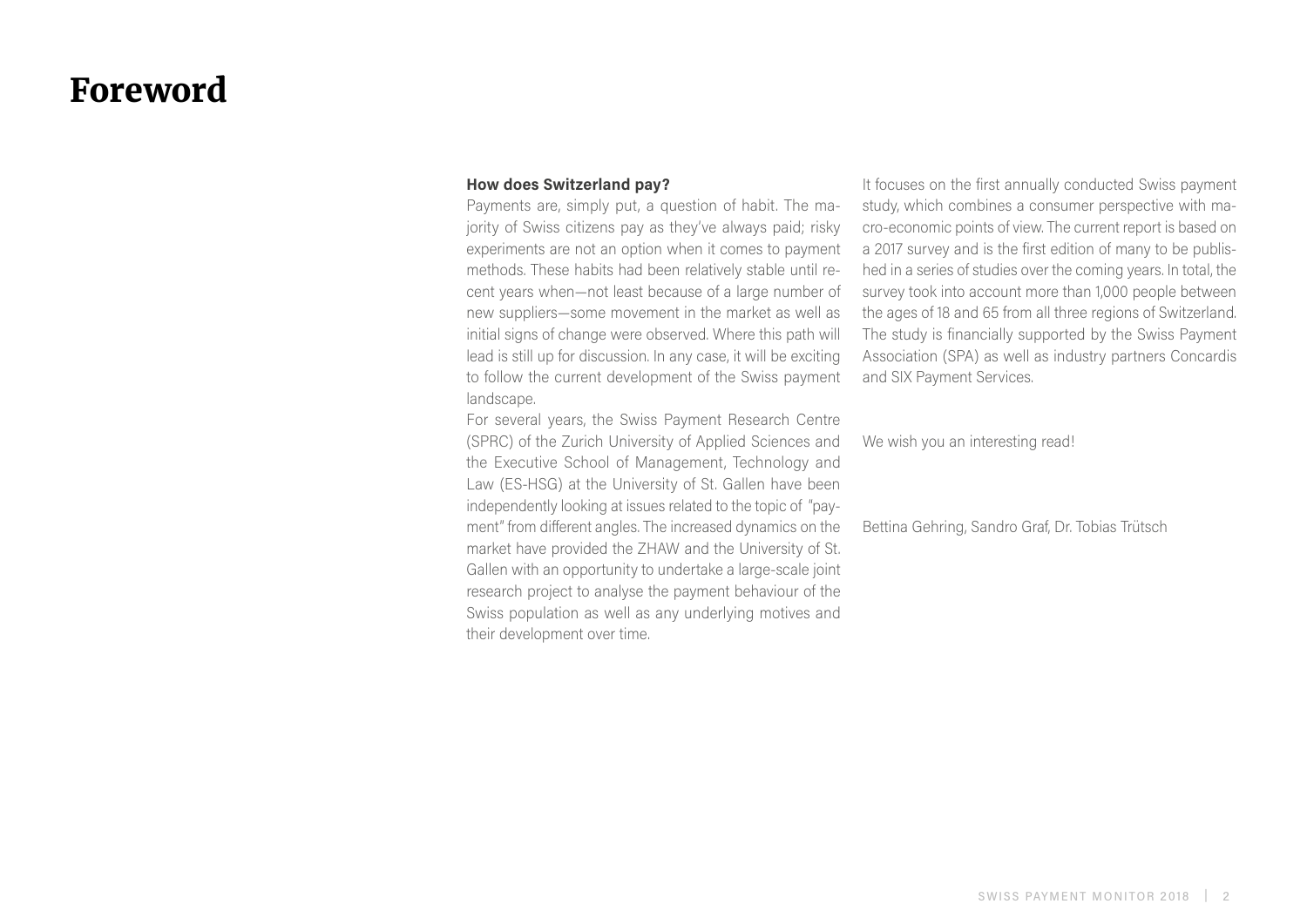# Table of contents

| Ι.          | THE MOST SIGNIFICANT FINDINGS<br><b>FROM THE PAYMENT MONITOR 2018</b> | 4               |
|-------------|-----------------------------------------------------------------------|-----------------|
|             | II. STUDY DESIGN                                                      | 6               |
| HL.         | RECOGNITION AND IMAGE OF PAYMENT METHODS                              | 8               |
|             | IV. A LOOK INTO YOUR WALLET                                           | 10              |
| $V_{\cdot}$ | <b>CRITERIA FOR CHOICE OF PAYMENT METHOD</b>                          | 12 <sup>2</sup> |
| VI.         | <b>PAYMENT BEHAVIOUR</b>                                              | 14              |
|             | VII. A LOOK INTO THE FUTURE                                           | 28              |
| VIII.       | <b>GLOSSARY</b>                                                       | 33              |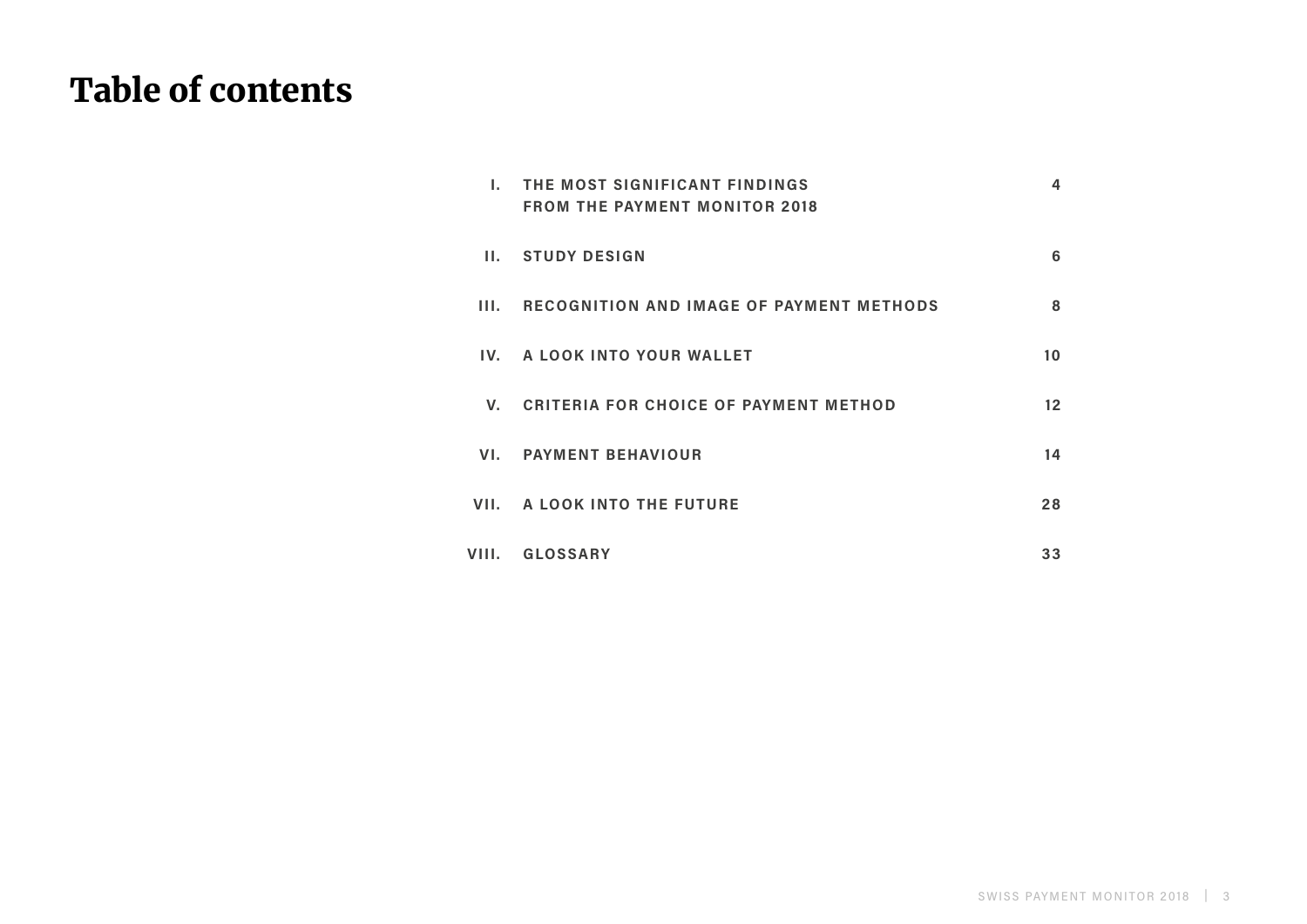# <span id="page-3-0"></span>I. The most significant findings from the Payment Monitor 2018

### **Debit card trumps cash**

The debit card is the most popular form of payment for the Swiss. Not only is it seen as easier, more practical and more trustworthy than other payment methods but it comes in first place, accounting for 25% of total expenditure. Debit cards score a lot of points with the younger crowd in particular. In terms of popularity and share of turnover, online transfers also rank very highly. Nevertheless: very few forego cash altogether. Therefore, in terms of the number of transactions, cash is still the most widely used payment method in Switzerland; most people claim to have at least a few coins in their wallet or trouser pockets.

# **Payment decisions depend on the situation**

Total amount, place of payment and payment context (in-store or online shopping) play an essential role in the choice of payment method. This equates to small sums of up to CHF 20 still mostly being paid in cash; card payments usually only come into play for purchases that cost more than this.

With regard to the place of payment, card payments dominate in high-turnover retail. In comparison to other forms of payment, cash is much more commonly used in restaurants and bakeries, at external sales points (kiosks and takeaways) as well as at machines. In contrast, the classic credit card is increasingly being used in retail for longer-term purchases, at petrol stations, in restaurants and while travelling.

# *There is no such thing as a prototypical payer*

Payment preferences vary greatly from person to person. Accordingly, payment decisions are made on a very individual level, which means: there is no typical payer. Furthermore, most people are generally mixed payers and prefer different forms of payment according to the payment context and amount. The so-called "mono-payer", who uses just one form of payment, is in the minority.

# **Security as the most important criterion when choosing a payment method**

Which factors encourage the use of a certain payment method? According to the survey, the top criteria are %security% and %no additional fees%, closely followed by the reliability of the payment method. Because these factors are highly relevant across both payment contexts and users, it suggests that the consideration of the respective criteria is central for the acceptance of a payment method; method-specific advantages only come into effect when the relevant requirements are met.

# **The prominence of new payment methods**

Swiss people are not only adept at traditional payment methods, they are also aware of newer forms such as contactless or even mobile payments. Particularly notable in the open-ended question survey is the rise in popularity of both Twint and PayPal.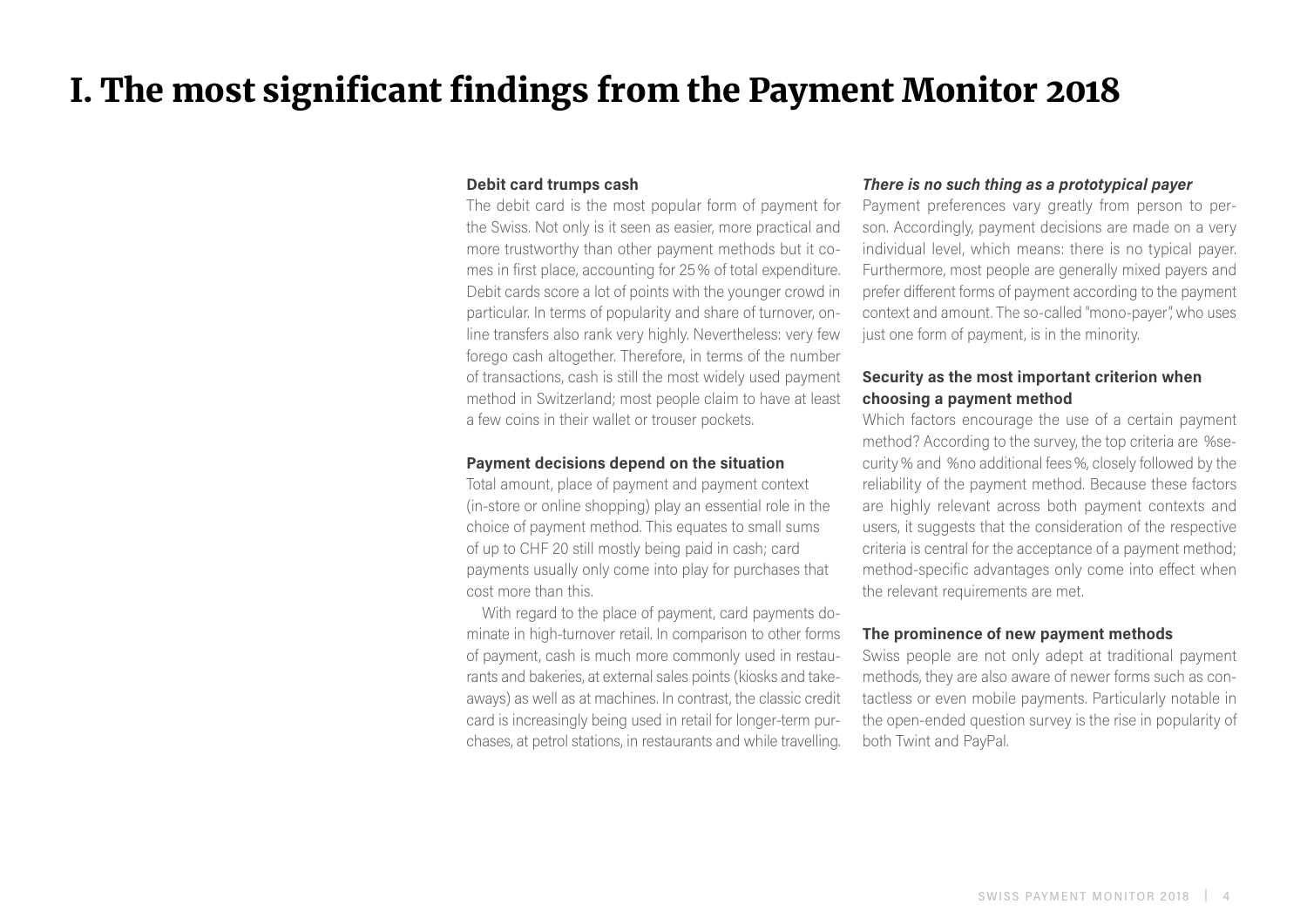### **Mobile payment: what's in a name?**

Despite its considerable popularity, as of yet there is no universal understanding of mobile payments. The term is most commonly associated with payments made using an app with integrated payment functions (so-called in-app payments) and payments made with a mobile phone at a local shop, followed by payments made online with a mobile phone.

### **New forms of payment unable to take hold**

Nonetheless, there is still only a comparably small number of users who make mobile payments, and there are clear differences in the patterns of use. This means that in-app payment methods are relatively widespread, with a usage rate of 60%, and online mobile payments are also gaining ground.

 User statistics for other payment methods with smartphones are still very low.

The more negative appraisal of new payment methods, such as contactless or mobile solutions, compared to traditional forms of payment suggests that current solutions do not adequately meet users' needs or offer enough benefits (or that the public may not be fully aware of them).

# **Contactless and mobile payment methods have potential**

Despite their popularity, new payment methods are still used with caution. Although the number of respondents who use this form of payment is not insignificant, the effective number of users is still quite low. According to journal entry data, just under 7% use contactless payment and less than 2% take advantage of mobile payment, which indicates their irregular use.

Nevertheless, new payment methods have the potential for greater use, especially among users in this study: over 70% of the people who say they use new forms of payment could imagine using them more frequently in the future provided that the necessary requirements are met.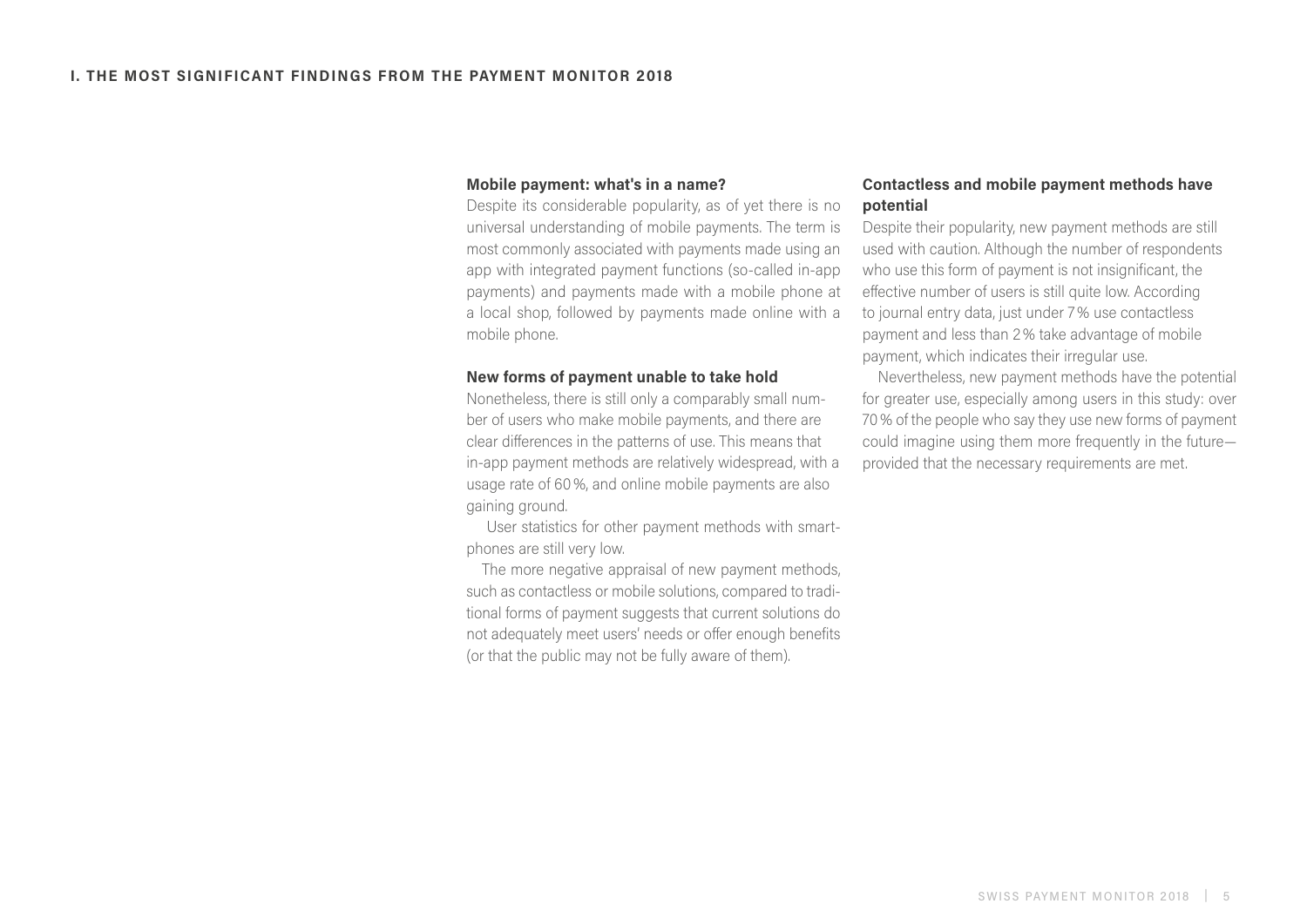# <span id="page-5-0"></span>II. Study design

The goal of the Swiss Payment Monitor is to provide a comprehensive overview of the Swiss payment landscape from various perspectives. By combining a variety of research methods, this long-term study gathers data annually to offer an integrated approach to the payment method market, enabling a documentation of new developments as well as a report of relevant trends over time.

The study encompasses two parts: the micro-perspective consists of a standardised online survey with questions concerning payment behaviour in general and a payment journal that participants are asked to complete; the macro-perspective is based on an analysis of publicly available data on the electronic payment transactions of the Swiss National Bank (SNB) (cf. Fig. 1).

# **Micro-perspective**

The micro perspective reflects the consumer perspective and summarises the payment habits as well as the perception and attitudes of the Swiss towards various forms of payment.

To represent the micro-perspective element, a total of 1,018 people between the ages of 18 and 65 from the German-, French- and Italian-speaking areas of Switzerland were interviewed.

# ONLINE SURVEY

The first step asked participants to answer online questions regarding the topic %payment% . The focus here was primarily the participants' self-awareness and the assessment of various aspects of their payment behaviour. The survey took about 25 minutes to complete and was implemented in stages during the second half of October 2017.

### **1. Online survey**

The participants answer online questions on the following topics:

- **•** Payment methods available (incl. cash)
- **•** Awareness of other (more common and newer) payment forms
- **•** Perspective of or attitude towards different means of payment/payment processes
- **•** Criteria for payment method selection
- **•** Perceived advantages and disadvantages of various forms of payment

### **2. Journal entry data**

The participants document their payment behaviour in the form of a journal over a period of 7 days.

- **•** Use and frequency of payment methods
- **•** Time of transaction (day of the week, time of day)
- **•** Amount
- **•** The place of payment (online/POS, etc.) and area of application
- **•** Purpose of payment/type of expense (e.g. food, clothing, transportation costs, etc.)
- **•** Reason for payment method

# **3. Analysis of SNB data**

Compiles, updates and interprets publicly available data on electronic payments by the Swiss National Bank.

- **•** Cash and cash equivalents
- **•** Transaction frequency and sales
- **•** Domestic and national principle
- **•** Face-to-face and distance business
- **•** Development in recent years



Fig. 1

PAYMENT JOURNAL

At the end of the online survey, participants document their payment behaviour in the form of a journal over a period of 7 days (cf. Table 1). Accordingly, participants were asked to record all payments made throughout the course of the day—with the exception of recurring expenses—and to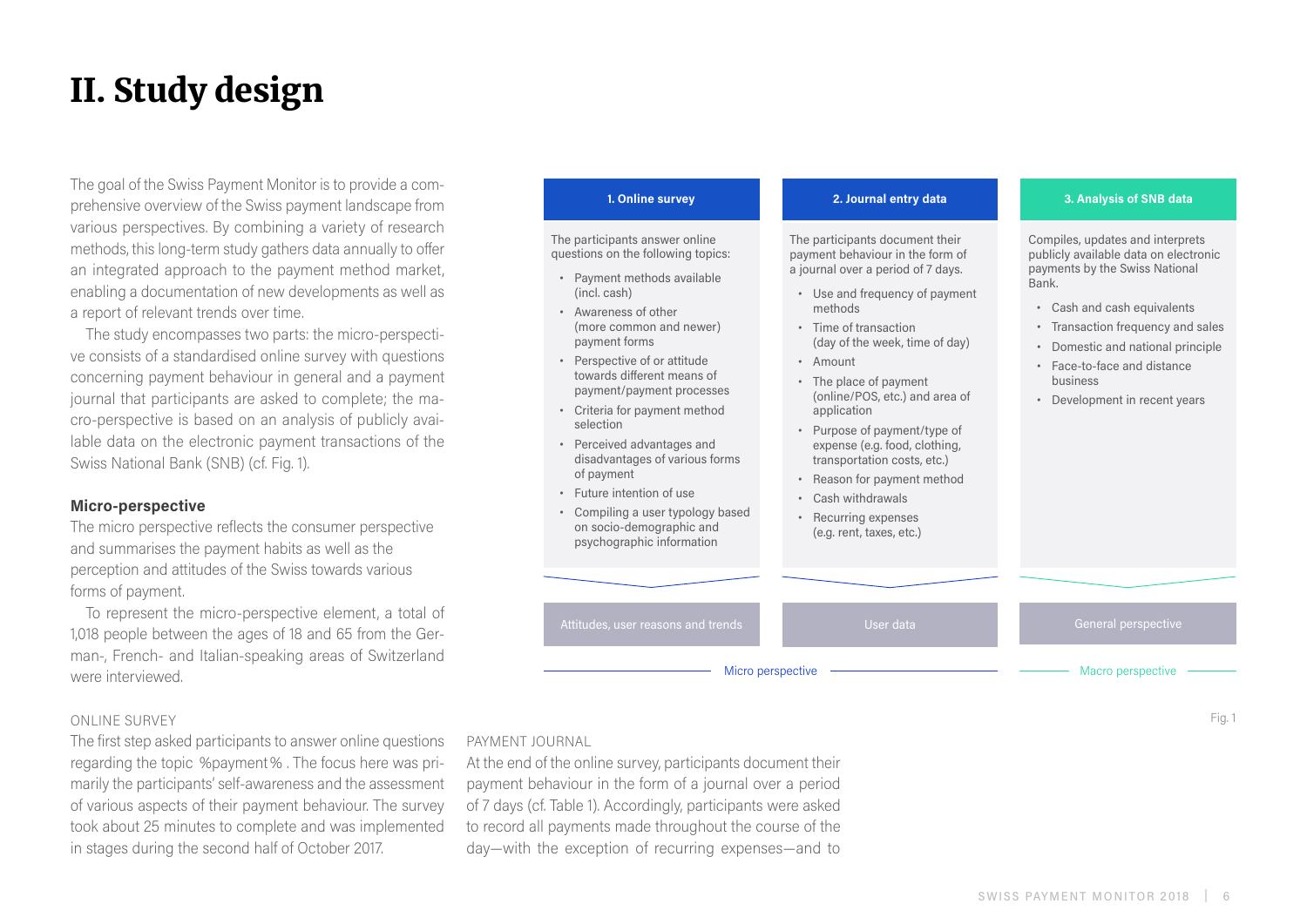classify these using predefined characteristics. As opposed to the online survey, the focus here was primarily the participants' actual payment behaviour and, based on this, any variance in behaviour as stated in the first part of the survey. The payment journal could either be filled out online or using the app, which facilitated the timely recording of transactions after purchase.

The study participants were recruited via the %intervista Online Access Panel%. In order to ensure the representativeness of the sample, the selection of participants was based on the quota system of the previously defined criteria of (linguistic) region, gender, age and educational level. Following the survey, data were adjusted and weighted according to the structural characteristics of the population of the Swiss population (see Fig. 2).

# **Macro-perspective**

The macro-perspective pertains to the entire economic scope and documents payment transactions on an aggregate level based on the publicly available data from the Swiss National Bank (SNB) until the end of 2017. It provides unaltered representation of cashless payment transactions in Switzerland and with Swiss payment cards abroad; both the number and turnover of cashless payment transactions are taken into account. Furthermore, it provides information regarding effective cash withdrawal using payment cards.





Table 1

| <b>Overview of payment journal</b>                  |             |  |  |  |  |  |
|-----------------------------------------------------|-------------|--|--|--|--|--|
| Duration of journal entries                         | 7 DAYS      |  |  |  |  |  |
| Number of completed journals                        | 814         |  |  |  |  |  |
| <b>Volume of sales</b>                              | CHF 492,694 |  |  |  |  |  |
| <b>Volume of transactions</b>                       | 8,339       |  |  |  |  |  |
| Average number of transactions a<br>week per person | 10.2        |  |  |  |  |  |
| Average number of transactions a<br>day per person  | 1.5         |  |  |  |  |  |
| Average amount due per transaction                  | CHF 59.08   |  |  |  |  |  |

Fig. 2 \* based on limbic® types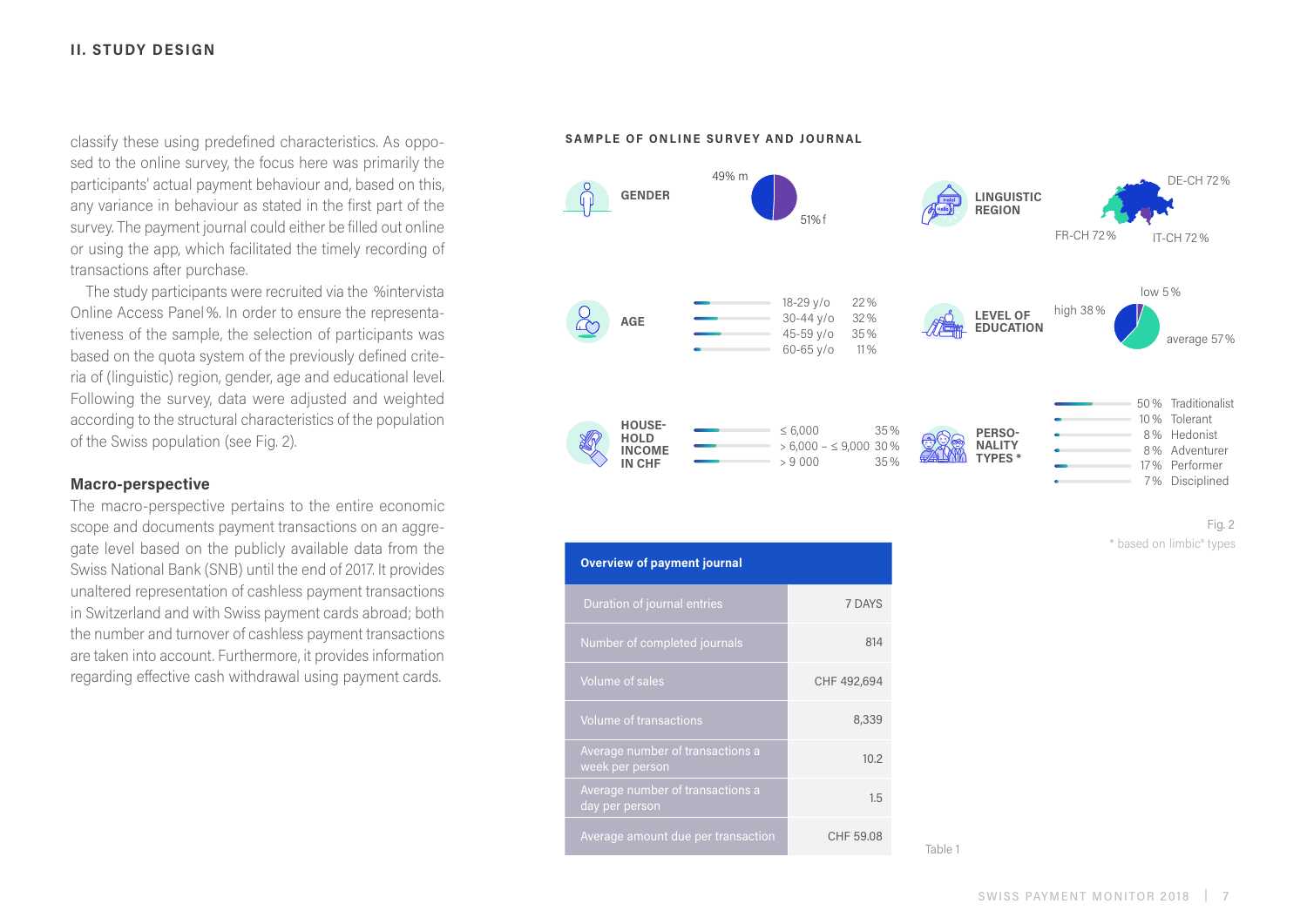# <span id="page-7-0"></span>III. Recognition and image of payment methods

# **Popularity of payment methods**

Swiss people are not only adept at traditional payment methods; newer methods such as contactless payment are rising in popularity (see Fig. 3). Accordingly, 90% of respondents say they are familiar with contactless payment; this number increases to 95% for credit card use.

With 94%, in-store mobile payment ("proximity mobile payment%) is already widespread; the Internet ("remote mobile payment%) less so at 88%. Payments made with mobile applications (so-called %in-app % payments) were known to 91% of the participants. Payments made by smartphone between individuals (peer to peer/P2P) are more popular than those outside the border (60%). In this context, recognition is less about the name of payment types, and more about the individual payment providers or their brands (e.g. PayPal, Twint).

#### Cash Debit card Credit card Pre-paid card Retailer card Paper invoice/deposit slip Online transfer Advance payment Cash on delivery Direct debit 100% 100% 99 % 92 % 96 % 100% 99 % 94 % 90 % 91 %  $0\%$  25% 50% 75% 75% 100%



#### **NEWER PAYMENT TOOLS**

**TRADITIONAL PAYMENT TOOLS**

n=1,018

Fig. 3 Question: *Please indicate which of the listed payment methods / payment types you know.* (Based on all respondents)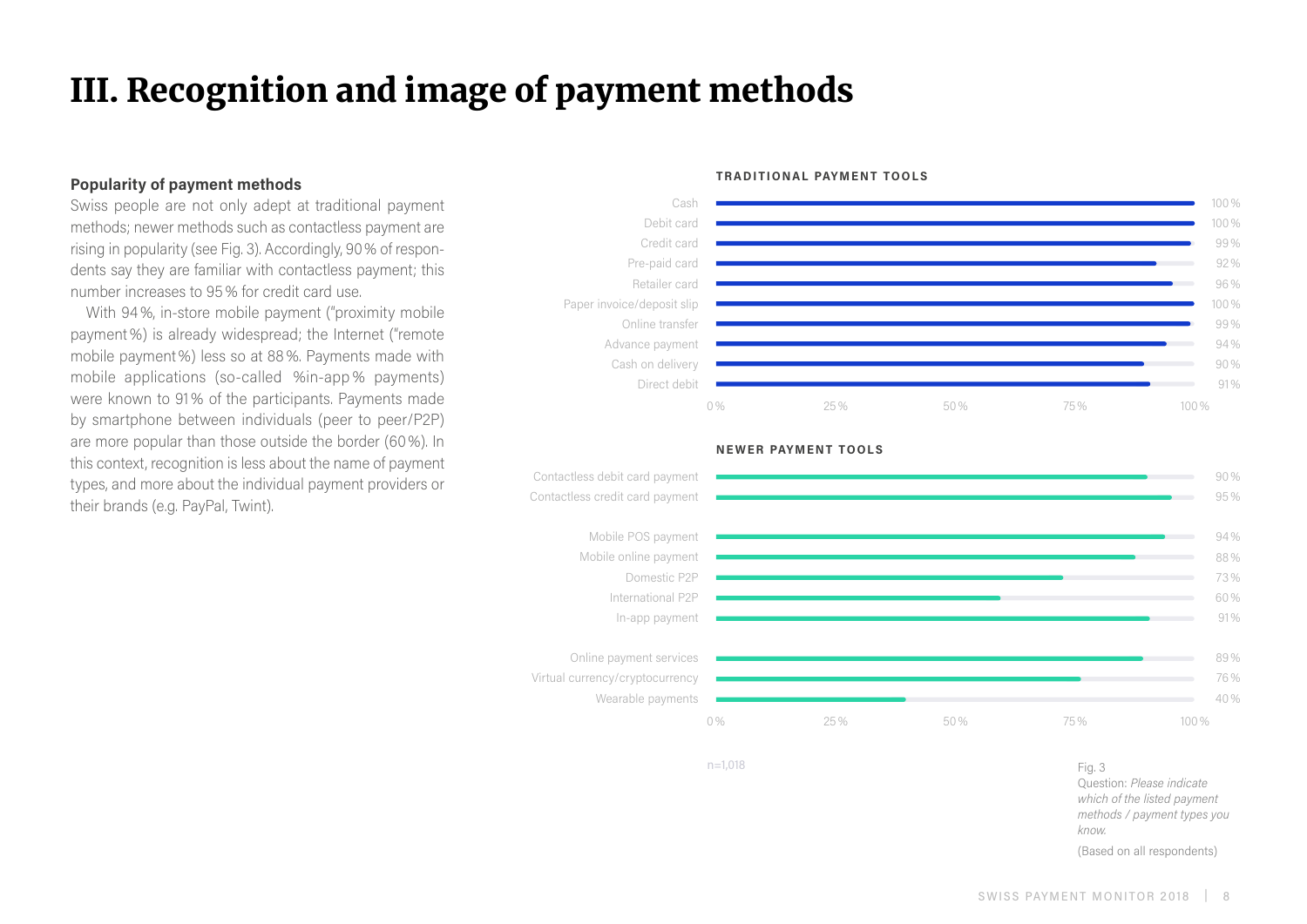# **Attitudes toward payment methods**

Debit cards (Maestro card, PostFinance card/Post card, VPay) are the most common form of payment for the Swiss population (cf. Fig. 4). Debit cards are seen as easier to use, more practical and more trustworthy than other forms of payment, and many consider them to be indispensable. However, cash—a long-time favourite for the Swiss—has lost much of its appeal (especially compared to the debit card).

Credit cards still have a strong showing regarding payments abroad, the purchase of big-ticket items and spontaneous purchases.

The newer payment methods, such as contactless or mobile payments, tend to be perceived more negatively than the traditional means of payment, i.e. cash, debit and credit cards. This suggests that the existing solutions for such novel methods either do not adequately cover user needs, do not offer enough benefits, or may not yet be widely known. It should be noted that non-users have a markedly lower opinion of these payment methods than users.

Although the use of contactless payment is on the rise, it is perceived as being less easy to use, less reliable and less trustworthy than conventional forms of payment. Furthermore, the respondents associated contactless payment with the idea of less control when paying, increased efforts to control spending (debt trap) and decreased acceptance at points of sale.

In terms of mobile payment, opinions were divided: While mobile payments made on site / at the POS (e.g. Apple Pay, Samsung Pay, Twint) found little positive reception, online mobile payment (e.g. PayPal, Twint) received more favourable reviews.



Fig. 4

*Question: To what extent do the listed descriptions/characteristics meet your expectations of "payment methods"?*

(Based on people who are familiar with payment methods; random selection for cash, debit card and credit card)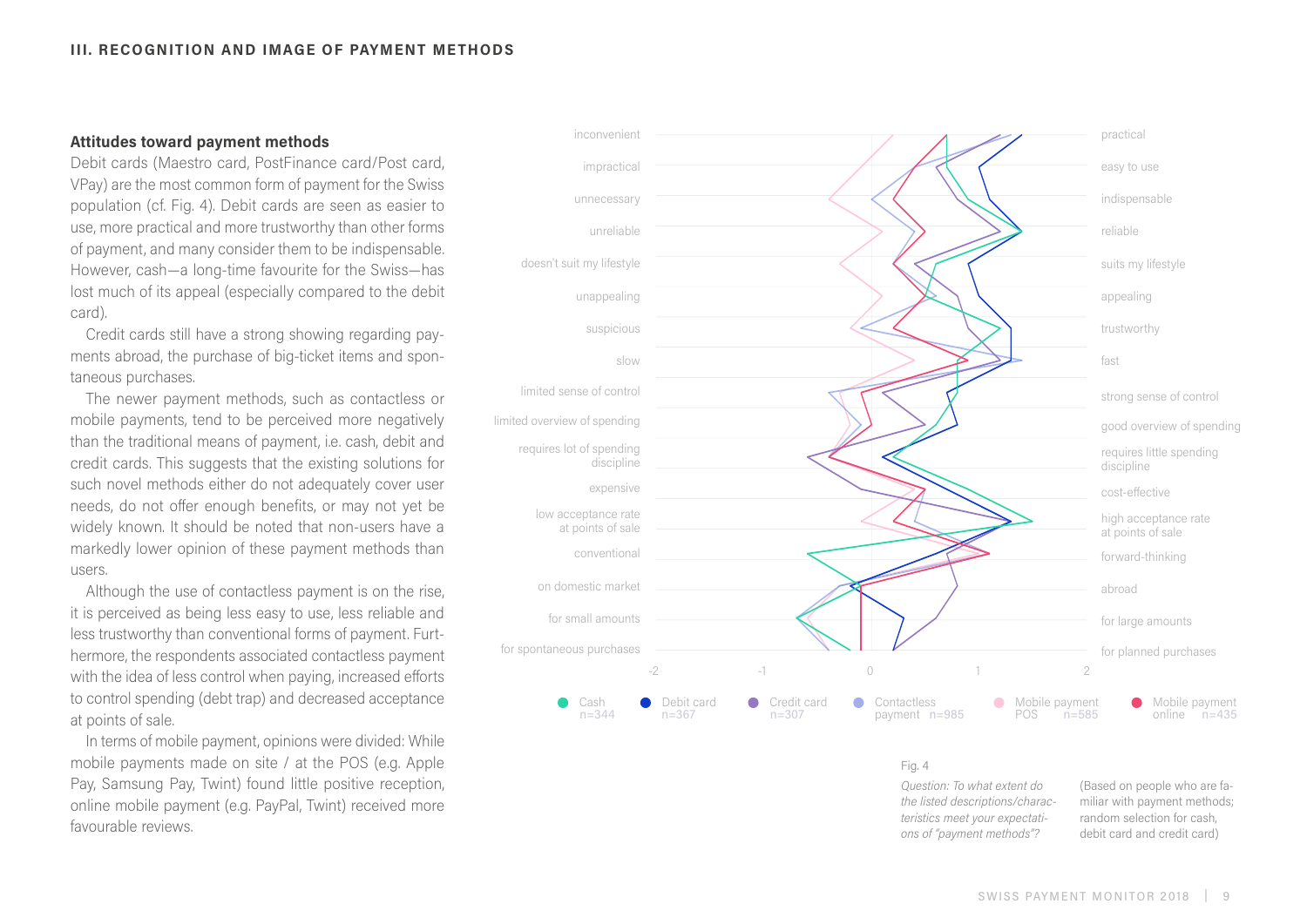# <span id="page-9-0"></span>IV. A look in your wallet

# **Cash withdrawal and on-hand cash**

The Swiss still see cash as indispensable. This is seen in the wallets of Swiss men and women (cf. Fig 5): So most people have on average at least CHF 20 to CHF 120 in cash on their person; only 2% say they do not carry cash at all.

There are socio-demographic differences that can be observed regarding the possession of cash: to begin, men carry significantly higher amounts of money (between CHF 20 and CHF 150) than women; at the same time, men more often claim not to have any cash in their wallet or pockets. The elderly in particular also value cash, which likewise indicates that, among other things, people 45 and older have significantly more ready cash than younger people.

**THE AVERAGE SWISS…**



n=814

Fig. 5 Note: The average value is based on the median.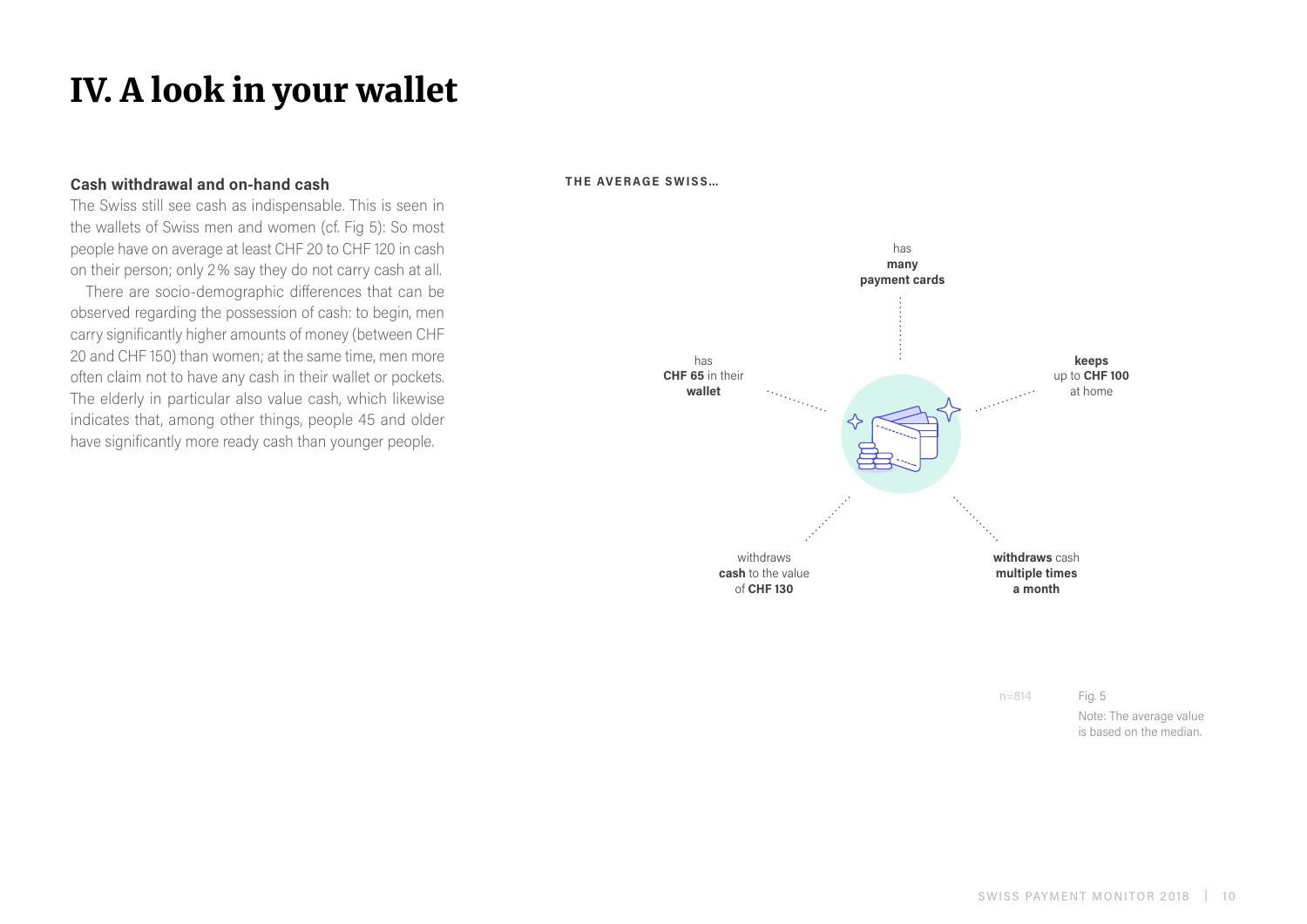# **IV. A LOOK IN YOUR WALLET**

Aside from cash, most Swiss own multiple payment cards (cf. Fig. 6). Accordingly, 94% of participants have a debit card, 90% have a credit card and 40% have a retailer card with a payment function (Globus card, MyOne card, etc.). The average owner possesses 1.6 debit cards, 1.5 credit cards and 1.8 retailer cards. Men as well as those with higher incomes usually have more credit cards than women and those with lower incomes.

A look into digital wallets also shows that 64% of respondents said they had installed an app with an integrated payment system on their phones (e.g. iTunes, PayPal, SBB Mobile App), with those under the age of 45 having considerably more of these apps. Furthermore, just under one in three respondents (32%) say they have one or more payment apps (e.g. Apple Pay, PayPal, Twint) on their smartphone, with the average person installing 1.2 of these apps.

#### **PAYMENT METHODS AVAILABLE**



Average

#### Fig. 6

*Question: Which of the listed conventional methods do you personally own? Please indicate the respective number.* (Based on forms of payment that the respondents know; only the owner of the corresponding payment method)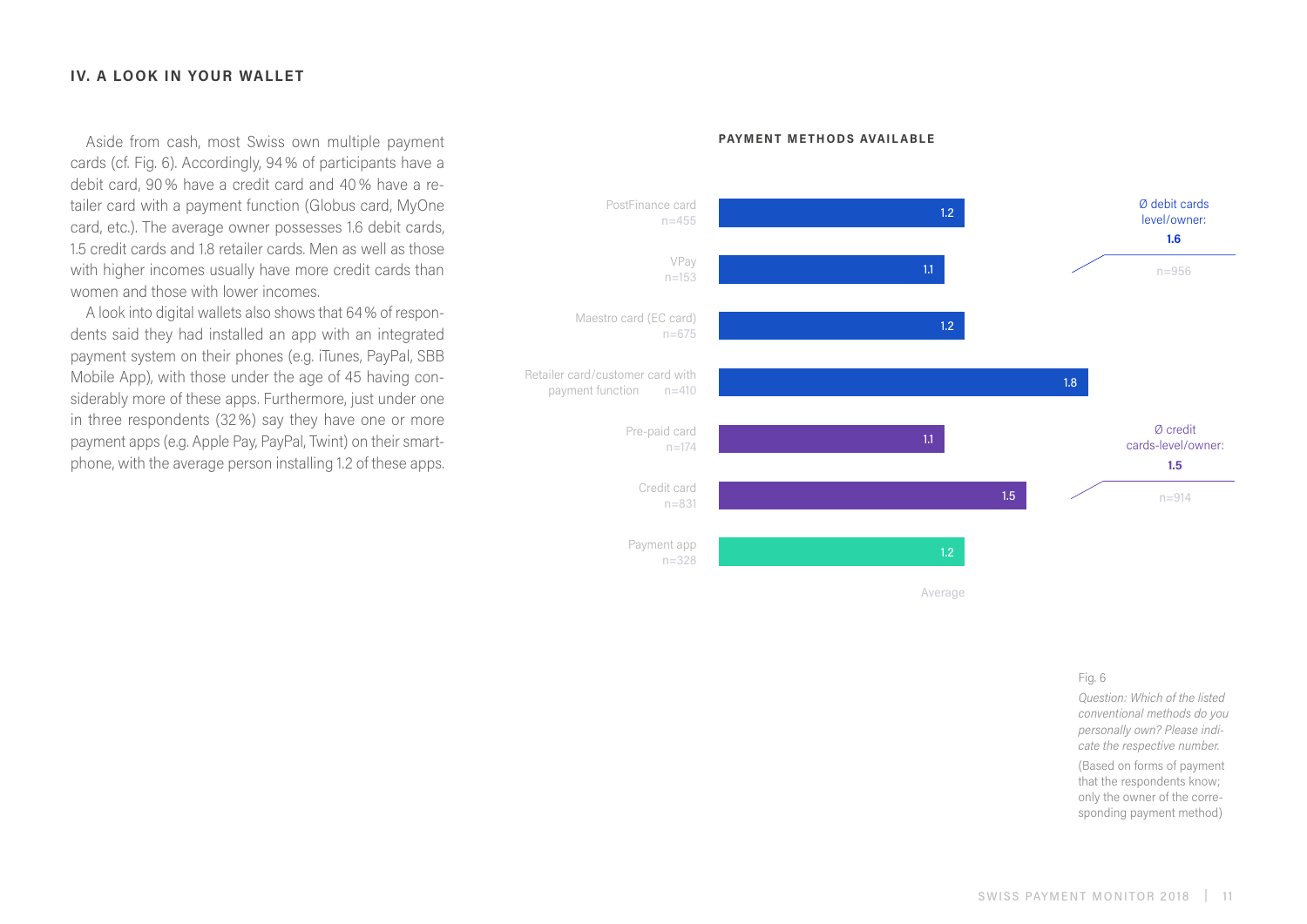# <span id="page-11-0"></span>V. Criteria for choosing a payment method

As simple as deciding on a payment method may seem, each payment choice is the result of a more or less extensive decision-making process. Depending on the situation and person, different factors play a role, all of which influence the choice and help or hinder the process of selecting a certain form of payment.

As this process is often an unconscious and automated one, people usually find it difficult to identify what is important to them when choosing a payment method, or they often find all or almost all of the criteria important. For this reason, direct questions about the relevance of certain criteria are usually not very effective, since the resulting responses do not allow for a differentiated assessment.

In order to collect information about the respondents' real preferences, the study implemented a special procedure to measure respondents' preferences (a so-called MaxDiff analysis), enabling a derivation of relative importance based on the evaluation of several different criteria stemming from experimentally compiled sets.

# **Top 3: Percentage of "most important factors"**

#### **FACE-TO-FACE BUSINESS**

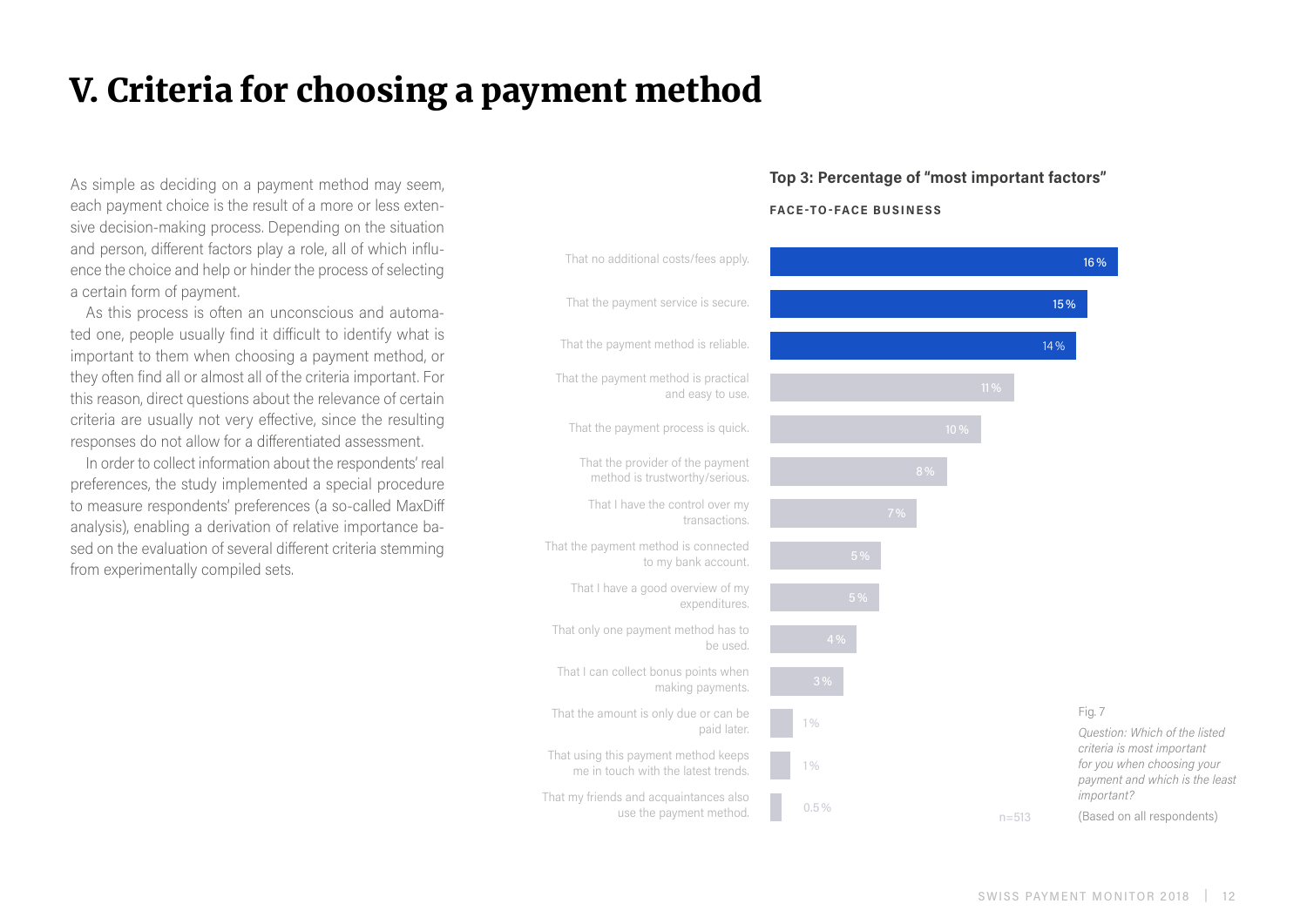As the analysis shows, the most important criterion when choosing a form of payment for brick-and-mortar retail (face-to-face business) is that no extra fees apply, followed closely by security and reliability (cf. Fig. 7).

Even when making payments online (distance business), these three criteria are the most important driving forces behind choosing a payment method; in contrast to face-toface business, security is by far the most important criterion. A close second is the idea that no additional costs accrue, followed by the reliability of the payment method (cf. Fig. 8).

A less relevant factor is that friends and acquaintances also use the respective form of payment and that it keeps them in touch with trends. This results in the conclusion that payment methods are generally not based on social norming. In comparison, bonus programs, integrated payment solutions and time-delayed payments play less important roles.

# **Top 3: Percentage of "most important factors"**

#### **DISTANCE BUSINESS**

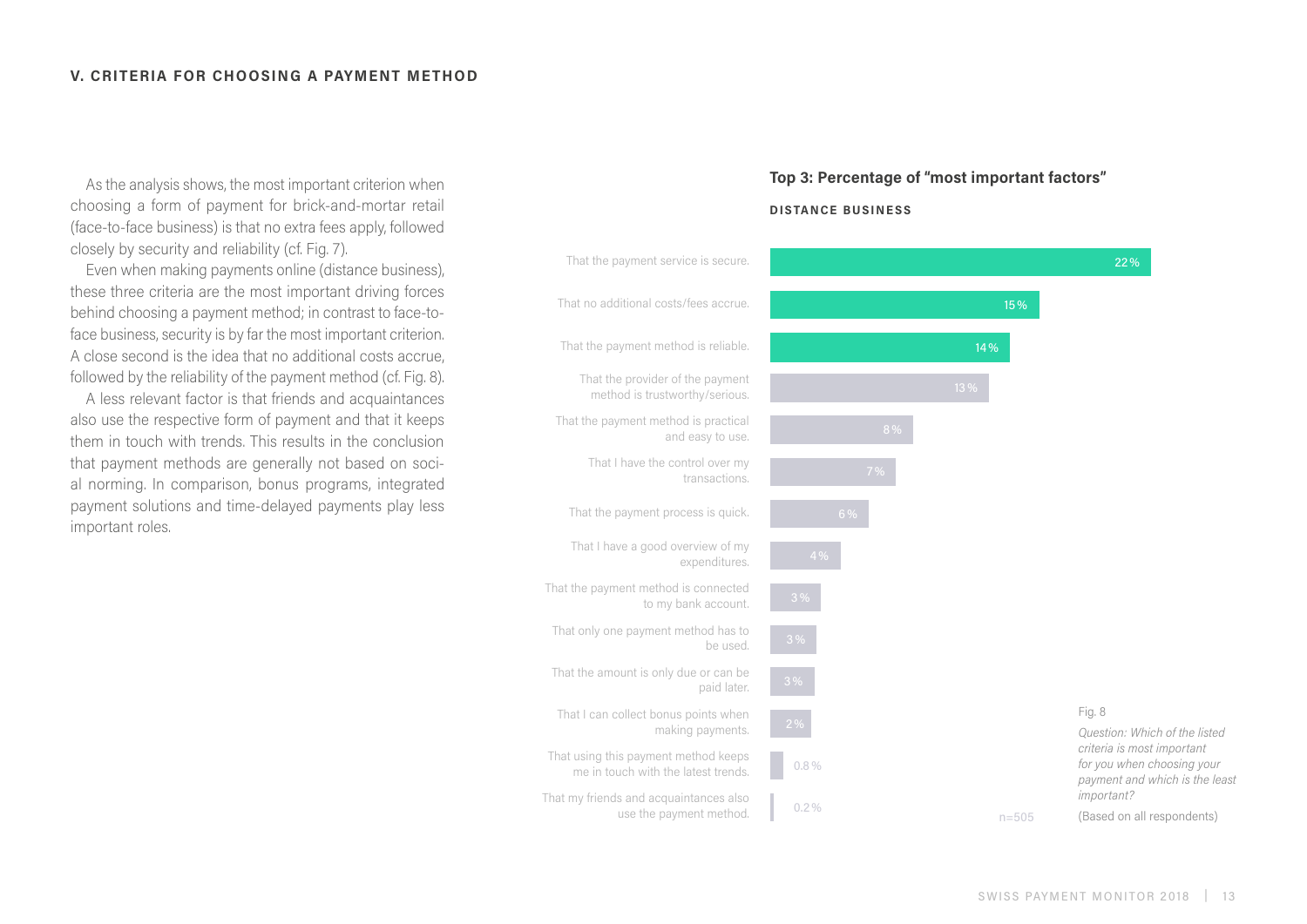# <span id="page-13-0"></span>VI. Payment behaviour

### **Different payment types**

The payment market is very heterogeneous. There are many different payment processes and providers, at the same time, however, there is a broad spectrum of diverse user preferences. Having said that, those who use only cash or credit cards are an exception; a large number of people are mixed payers and prefer a variety of payment options, depending on the situation and amount due (cf. Fig. 9).

The "typical" cash payer is generally female, over 45 years old, values security and has a traditional mindset. She is sceptical of change (e.g. new forms of payment) and only uses new technologies after they have proved themselves.

Debit card users are likewise usually female. They are often averse to risk and appreciate the familiar, but are more open to new options than cash payers.

The classic credit card payer is male, over 30 years old, has a good level of education and a higher income. He is quite performance-oriented, a risk taker and likes to try new things.

Cash and credit card payers in particular are strong proponents of their preferred form of payment. They award much more positive ratings than for the other payment types. Debit card payers do not show such a pronounced preference.



n=832 Fig. 9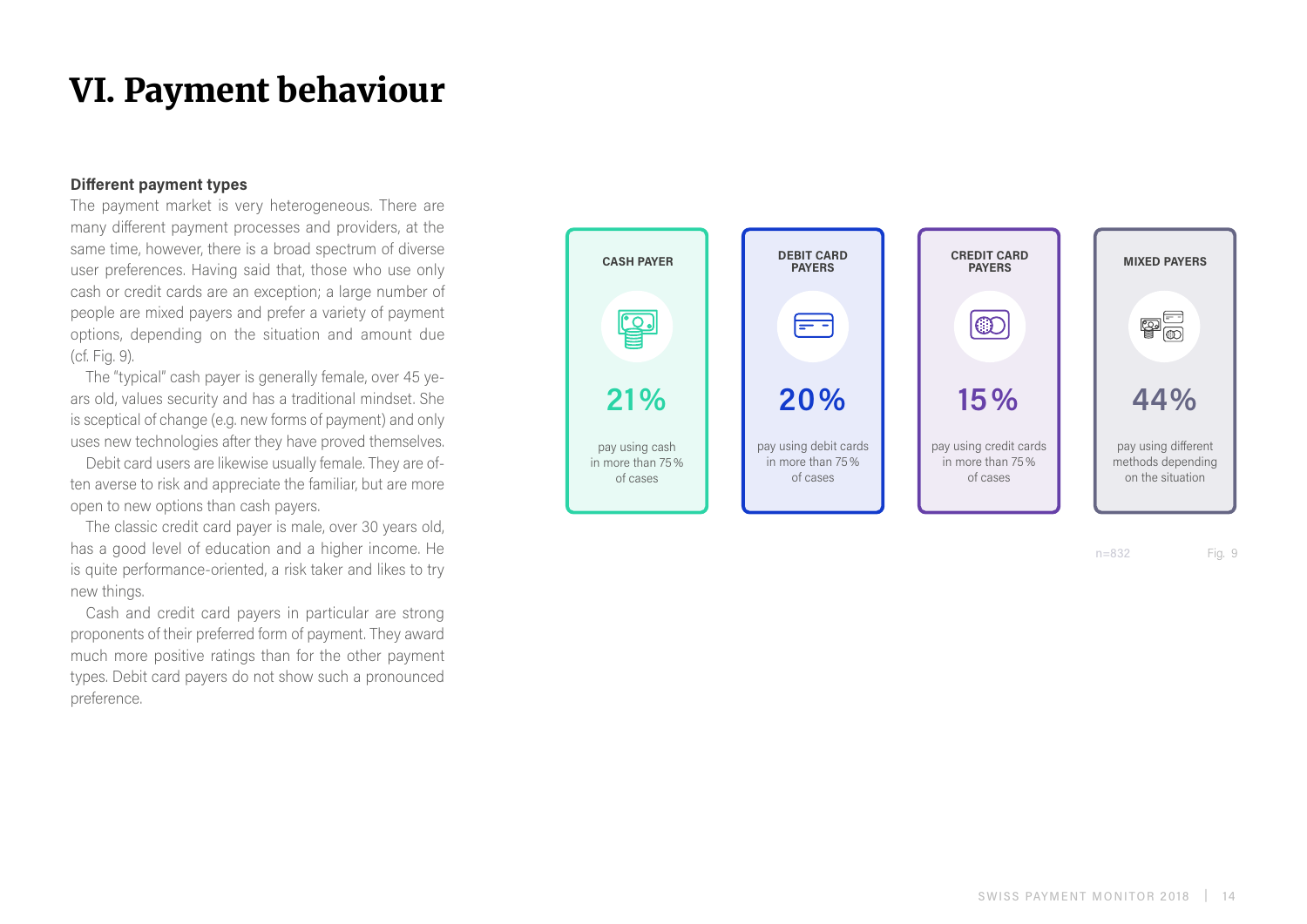# **Use of different payment methods**

The analysis shows that while cash accounts for 49 % of total transactions, it is still the most widely used means of payment (especially in the 45-and-over age group); in regard to turnover, cash transactions (20 %) lag behind online transfers (29 %) and debit card payments (25 %) (cf. Table 2).

Aside from cash payment, the survey responses show that online transfers are by far the most commonly used payment method. Ninety-four percent (94 %) of the respondents stated that they have used this method (cf. Fig. 10). Compared to German-speaking and Italian-speaking Switzerland, online transfers in Western Switzerland account for a much larger share of turnover.

Card payments are also widely used. Ninety-one percent (91%) of respondents use a debit card; 83% a credit card. Retail cards are used by 35 % of all respondents. Debit cards are used in a conventional way (i.e. not contactless) in the French-speaking and Italian-speaking regions of Switzerland; the percentage of the value of the transactions in German-speaking Switzerland is comparatively higher, however.

At the same time, the percentage and value of conventionally used debit cards is clearly higher among females than males; conversely, the percentage of credit card payments is higher among men than women.

Results are mixed in terms of newer forms of payment: Due to the increasing importance of e-commerce, specialised Internet payment methods such as PayPal, Sofortüberweisung or Twint have become more relevant in recent years. More than 50% of the respondents claim to use such methods from time to time.

Contactless payment has become equally common. Contactless credit card payment is already in use by half **TRADITIONAL PAYMENT TOOLS**



#### **NEWER PAYMENT TOOLS**



of the respondents. Contactless debit card payment is also on the rise; due to the limited circulation of debit cards that offer it (at the end of 2017, 51 % of all debit

cards in circulation were equipped with contactless function), this payment method is still lagging behind, with usage at 34 % (cf. Fig. 10).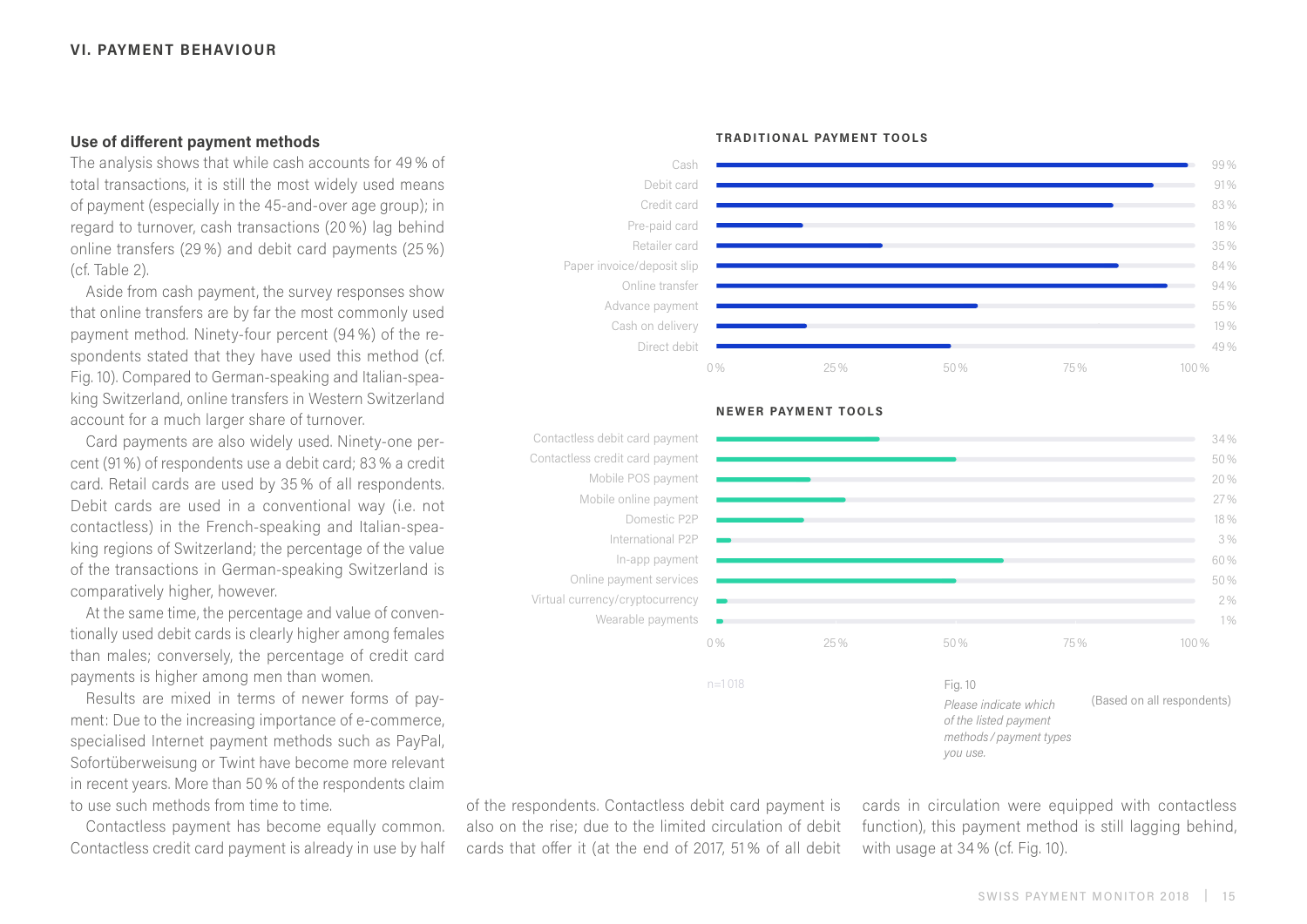Based on the current data and the development so far, the expectation is, however, that as the number of contactless cards increases, the use of contactless debit cards will overtake contactless credit cards within one or two years.

Nonetheless, at the moment mobile payment methods are still struggling for acceptance. Although three out of five people (60%) are familiar with in-app payments, other forms of mobile payment are still used relatively cautiously (cf. Fig. 9). Every fifth respondent (20%) uses mobile payment in shops (e.g. Apple Pay, Samsung Pay, Twint); online mobile payment (e.g. PayPal, Twint) is still somewhat higher at 27%. Eighteen percent (18%) currently use peer-to-peer solutions such as PayPal or Twint to send and receive money. Reasons for lack of use were primarily—from the respondents' perspective—insufficient security and lack of added value in comparison to conventional forms of payment.

Contextually speaking, it should be noted that, according to the online survey, general information regarding the use of new payment methods does not correspond to the

# **PAYMENT METHODS BASED ON TURNOVER AND THE NUMBER OF TRANSACTIONS**

*according to journal entries*

| <b>Payment method</b>                | <b>Distribution according</b><br>to turnover |                              | <b>Distribution according to</b><br>number of transactions |                                   | <b>Mid-price transaction</b> |
|--------------------------------------|----------------------------------------------|------------------------------|------------------------------------------------------------|-----------------------------------|------------------------------|
|                                      | Turnover<br>in CHF                           | Share of<br>turnover<br>in % | Number of Share of                                         | transactions transactions<br>in % | Median                       |
| Cash                                 | 90,716.42                                    | 20.1                         | 3,827                                                      | 48.8                              | 10.20                        |
| Conventional debit card              | 102,360.06                                   | 22.7                         | 1,359                                                      | 17.3                              | 29.70                        |
| Contactless payment with debit card  | 12,090.86                                    | 2.7                          | 408                                                        | 5.2                               | 15.28                        |
| Conventional credit card             | 52,476.33                                    | 11.6                         | 655                                                        | 8.3                               | 44.01                        |
| Contactless payment with credit card | 17,833.94                                    | 4.0                          | 497                                                        | 6.3                               | 16.28                        |
| Pre-paid card                        | 1,000.28                                     | 0.2                          | 56                                                         | 0.7                               | 7.59                         |
| Retailer card/customer card          | 6,821.65                                     | 1.5                          | 163                                                        | 2.1                               | 18.02                        |
| On account                           | 11,383.76                                    | 2.5                          | 65                                                         | 0.8                               | 104.04                       |
| Online transfer (online banking)     | 132,657.53                                   | 29.4                         | 332                                                        | 4.2                               | 135.56                       |
| Advance payment                      | 2,740.02                                     | 0.6                          | 29                                                         | 0.4                               | 6.66                         |

Table 2  $\rightarrow$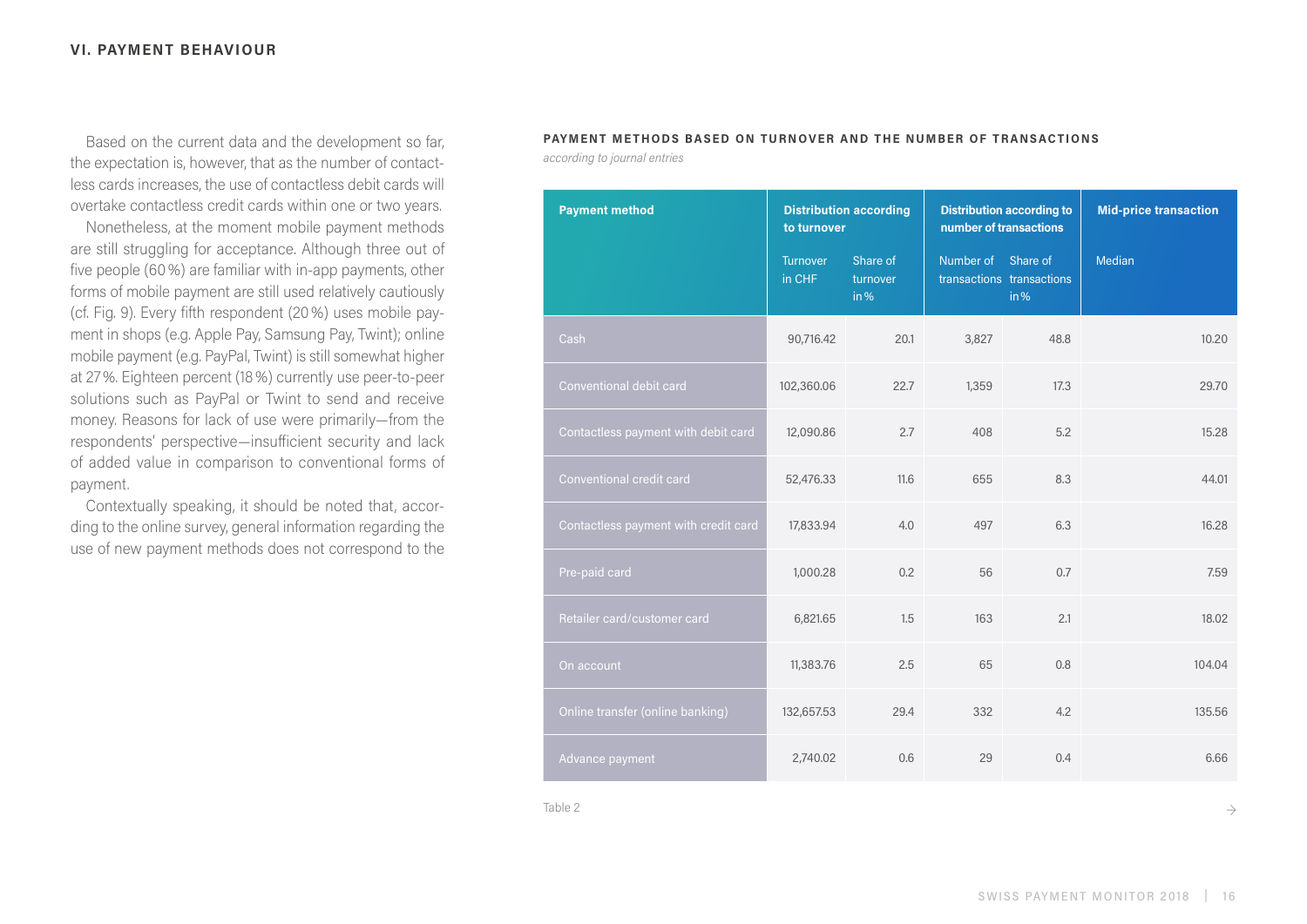effective usage as stated in the journal data. The reason for this is that the online survey essentially gauges one-time use according to the self-assessment of the respondents; the journal data, however, also takes into consideration how frequently these methods are used. Because new payment methods in particular are often used irregularly, the result is lower transaction and turnover percentages. Accordingly, the turnover percentage for contactless payment as stated in the journal data is just 7%, with mobile payment at 1.4%. This allows for the conclusion that new processes such as contactless or mobile payments do not yet play a significant role within the context of the entire market volume.

Innovative payment technologies such as "Wearables% or virtual currencies play almost no role in day-to-day use. Despite an intense media presence, they are still niche products that, as of yet, have not found their way into everyday payment processes.

Men, as well as people under 30, are generally more tech-savvy and use new forms of payment such as contactless or mobile payments much more frequently.

# **PAYMENT METHODS BASED ON TURNOVER AND THE NUMBER OF TRANSACTIONS**

*according to journal entries*

| <b>Payment method</b>              | <b>Distribution according</b><br>to turnover |                              | <b>Distribution according to</b><br>number of transactions |                                   | <b>Mid-price transaction</b> |
|------------------------------------|----------------------------------------------|------------------------------|------------------------------------------------------------|-----------------------------------|------------------------------|
|                                    | Turnover<br>in CHF                           | Share of<br>turnover<br>in % | Number of Share of                                         | transactions transactions<br>in % | <b>Median</b>                |
| Deposit at the post office counter | 6,059.53                                     | 1.3                          | 5                                                          | 0.1                               | 53,87                        |
| Direct debit (LSV)                 | 2,320.33                                     | 0.5                          | 16                                                         | 0.2                               | 40.81                        |
| Mobile payment at POS              | 2,908.06                                     | 0.6                          | 110                                                        | 1.4                               | 14.14                        |
| Online mobile payment              | 1,271.27                                     | 0.3                          | 18                                                         | 0.2                               | 31.58                        |
| Mobile P2P payment                 | 396.95                                       | 0.1                          | 10                                                         | 0.1                               | 12.63                        |
| In-app payment                     | 1,879.9                                      | 0.4                          | 132                                                        | 1.7                               | 8.94                         |
| Online payment services            | 4,183.00                                     | 0.9                          | 38                                                         | 0.5                               | 75.44                        |
| Other                              | 2,285.78                                     | 0.5                          | 131                                                        | 1.7                               | 9.91                         |
| <b>Sum</b>                         | 451,385.67                                   | 100.0                        | 7,851                                                      | 100.0                             |                              |

Table 2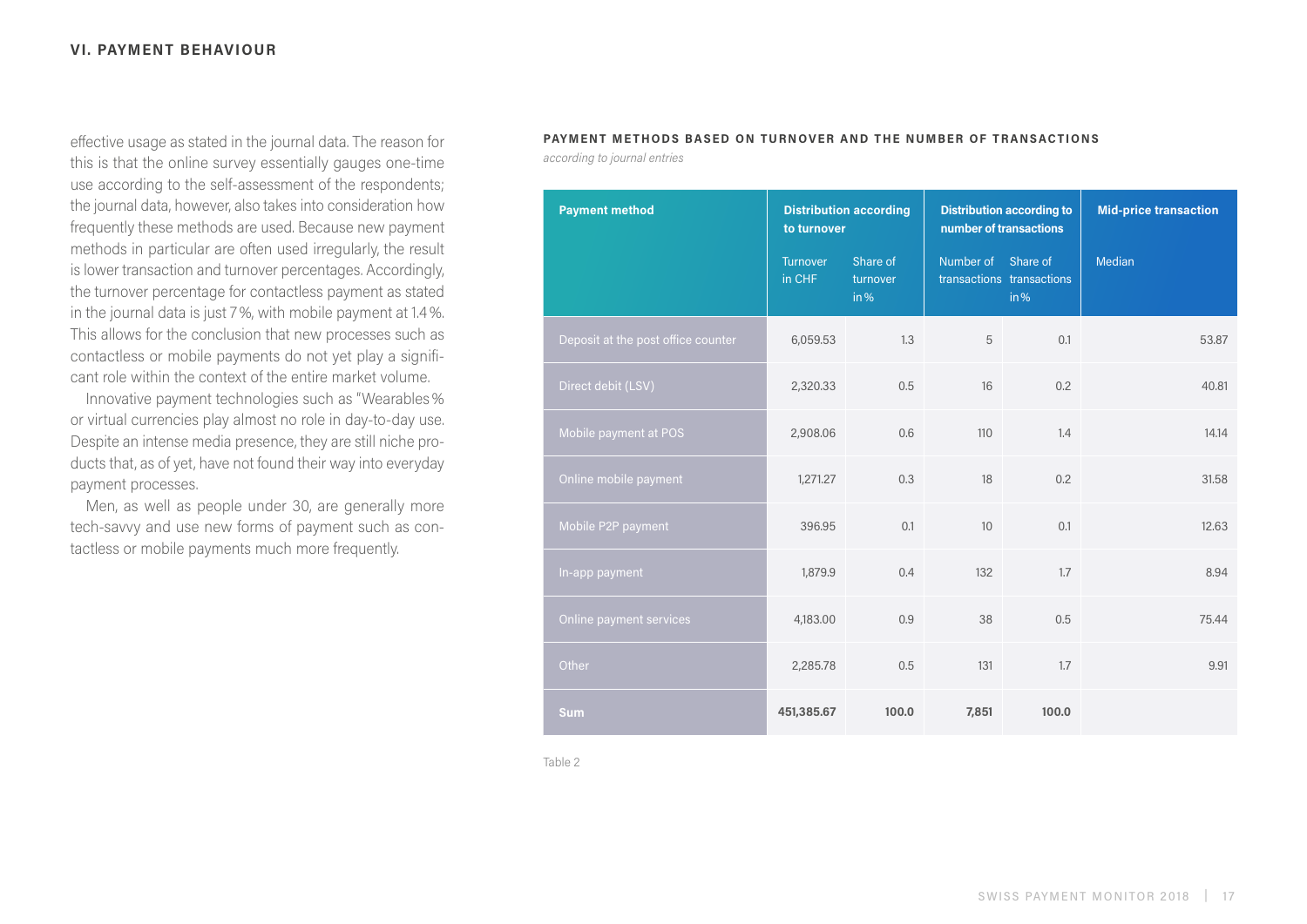# **Debit card**

The popularity of the debit card is also reflected in its use—in comparison to the credit card it is used twice as much. In 2017, almost 820 million transactions were conducted with domestic debit cards; 95% of these were domestic and 5% took place abroad (cf. Fig. 11). From 2005 to 2017, the number of domestic debit card transactions tripled. In 2017, contactless debit card payments accounted for 12% of face-to-face payments on the domestic market (cf. Fig. 12).

In 2017, Swiss debit cards made about CHF 48 billion in payments—about CHF 45 billion (or 93%) of that was domestic and about CHF 3 billion (or 7%) was made abroad (cf. Fig. 11). Turnover has doubled since 2005. In 2017, 5% of domestic debit card turnover in Switzerland was made at in-store points of sale using a contactless card (cf. Fig. 14).

On average, each person in Switzerland made 117 debit card transactions in 2017—of those, 112 (95%) were domestic and 5 (5%) of them took place abroad (cf. Fig. 15). From 2005 to 2017, per capita debit card use almost tripled.

Annual debit card turnover per capita for adult persons amounted to CHF 6,849 in 2017 (cf. Fig. 16). Since 2005, per capita expenditure has almost doubled.



*Analysis of SNB data – in millions*

*Analysis of SNB data – in millions*



**DEVELOPMENT OF TURNOVER FOR DOMESTIC DEBIT CARDS**

Fig. 12



Fig. 11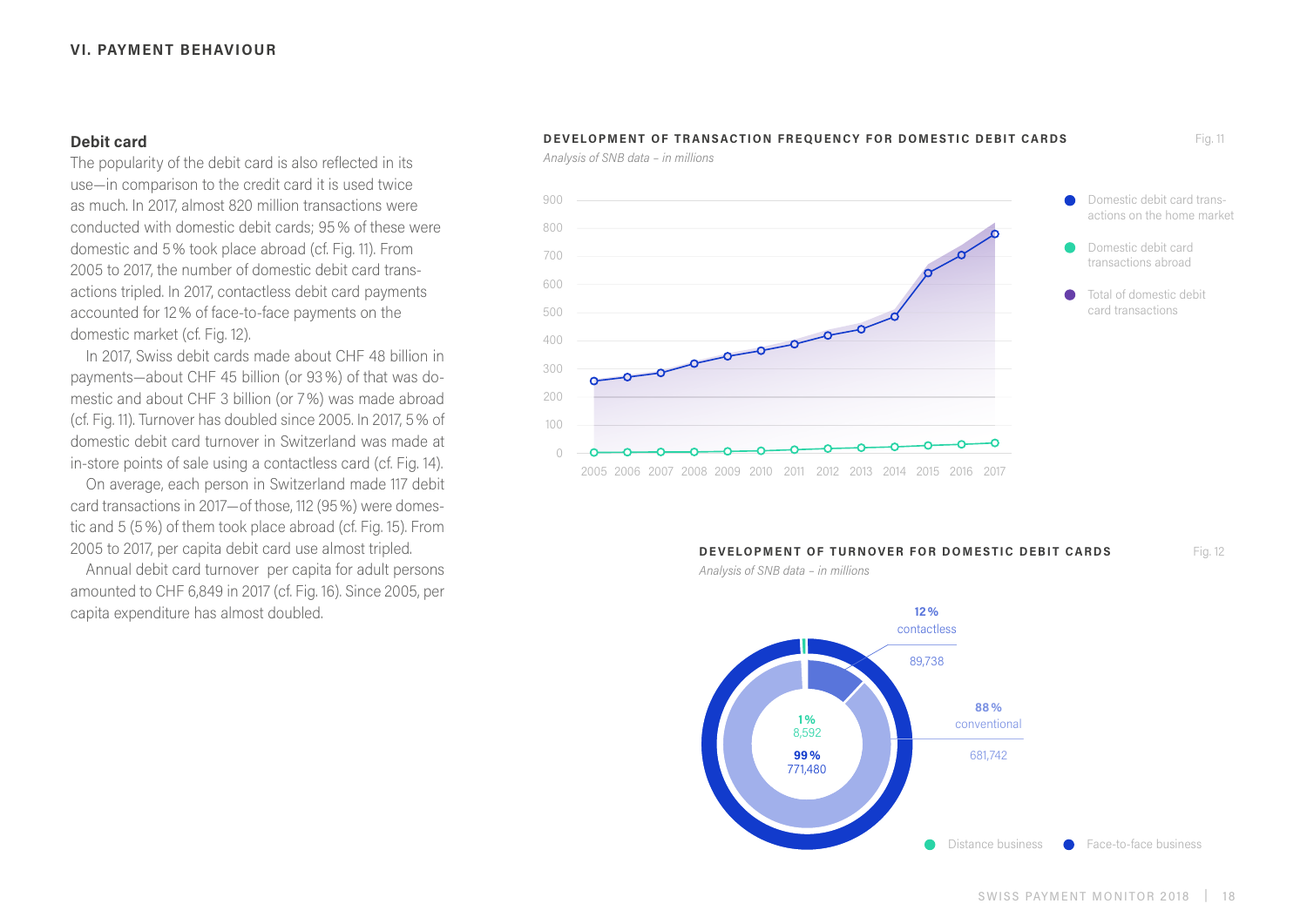#### **DEVELOPMENT OF TURNOVER FOR DOMESTIC DEBIT CARDS**

*Analysis of SNB data – in billions CHF*



# **NUMBER OF DEBIT CARD TRANSACTIONS PER CAPITA FOR THE ADULT POPUL ATION**

*Analysis of SNB data*





# **ANNUAL DEBIT CARD TURNOVER PER CAPITA AND A REALLY ASSESSED. A REALLY AND A REALLY A PER CAPITA FOR THE ADULT POPUL ATION**

*Analysis of SNB data – in CHF* 

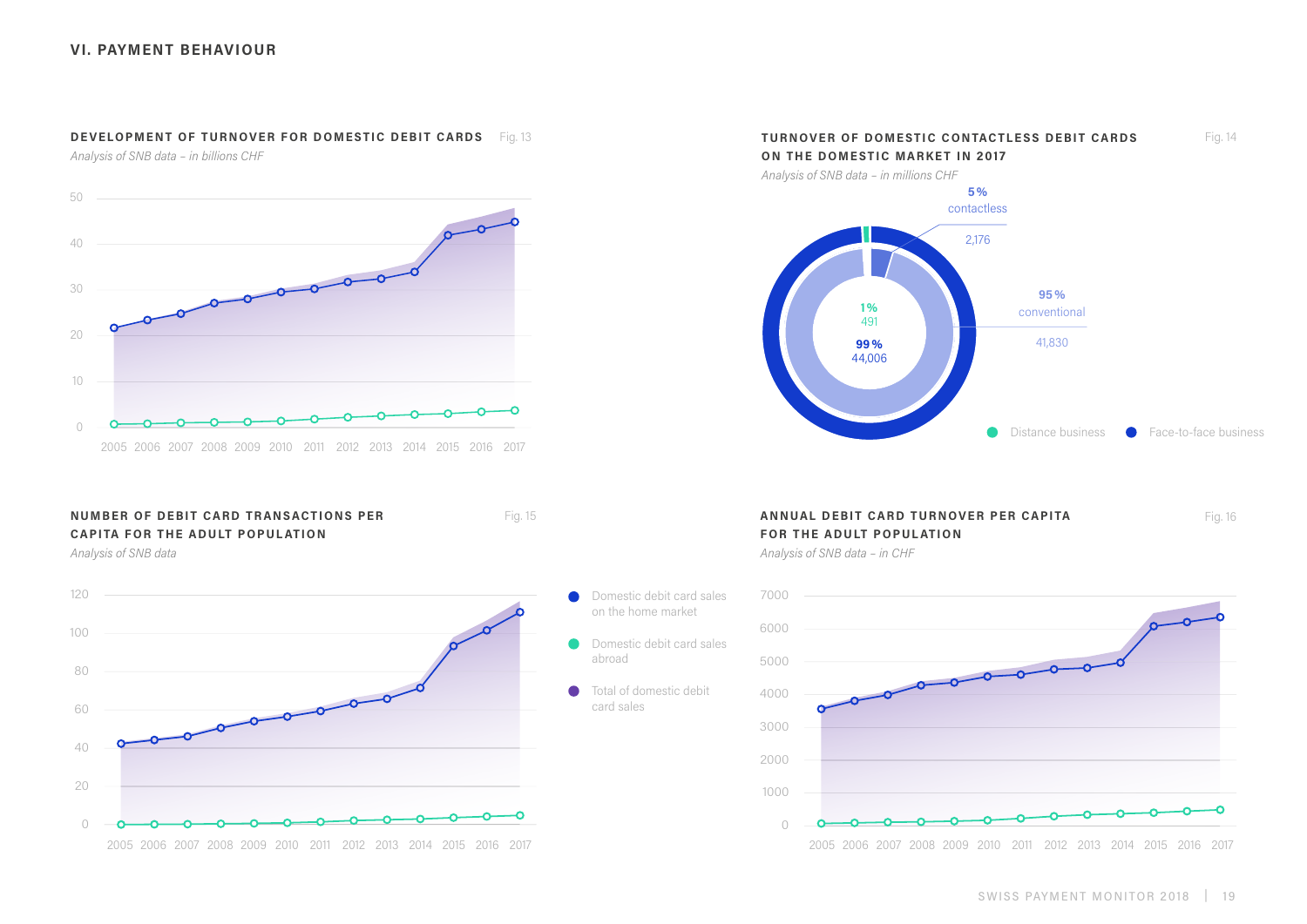# **Credit card**

In 2017, almost 400 million transactions were conducted with domestic credit cards; 60% of these were domestic and 40 % took place abroad (cf. Fig. 17). This amounts to almost half of the number of debit card transactions. One third of domestic face-to-face payments were made with contactless payments (cf. Fig. 18).

From 2005 to 2017, the number of domestic credit card transactions grew 270%.

In 2017, Swiss credit cards made about CHF 40 billion in payments—around CHF 21 billion (or 53%) of that was domestic and about CHF 19 billion (or 47%) took place abroad (cf. Fig. 19). Turnover has almost doubled since 2005. In 2017, 14% of domestic credit card turnover in Switzerland was made at in-store points of sale using a contactless card (cf. Fig. 20).

On average, each adult person in Switzerland made 57 credit card transactions in 2017—of those, 35 (60%) were domestic and 23 (40%) took place abroad (cf. Fig. 21). In 2017, per capita domestic credit card use amounted to just half of debit card use. From 2005 to 2017, per capita credit card use more than tripled.

Annual credit card turnover per capita for adult persons amounted to CHF 5,766 in 2017 (cf. Fig. 22).

### **DEVELOPMENT OF TRANSACTION FREQUENCY FOR DOMESTIC CREDIT CARDS**

*Analysis of SNB data – in millions*



#### **TRANSACTION FREQUENCY OF DOMESTIC CONTACTLESS CREDIT CARDS IN 2017 ON THE DOMESTIC MARKET**

Fig. 18

*Analysis of SNB data – in millions*

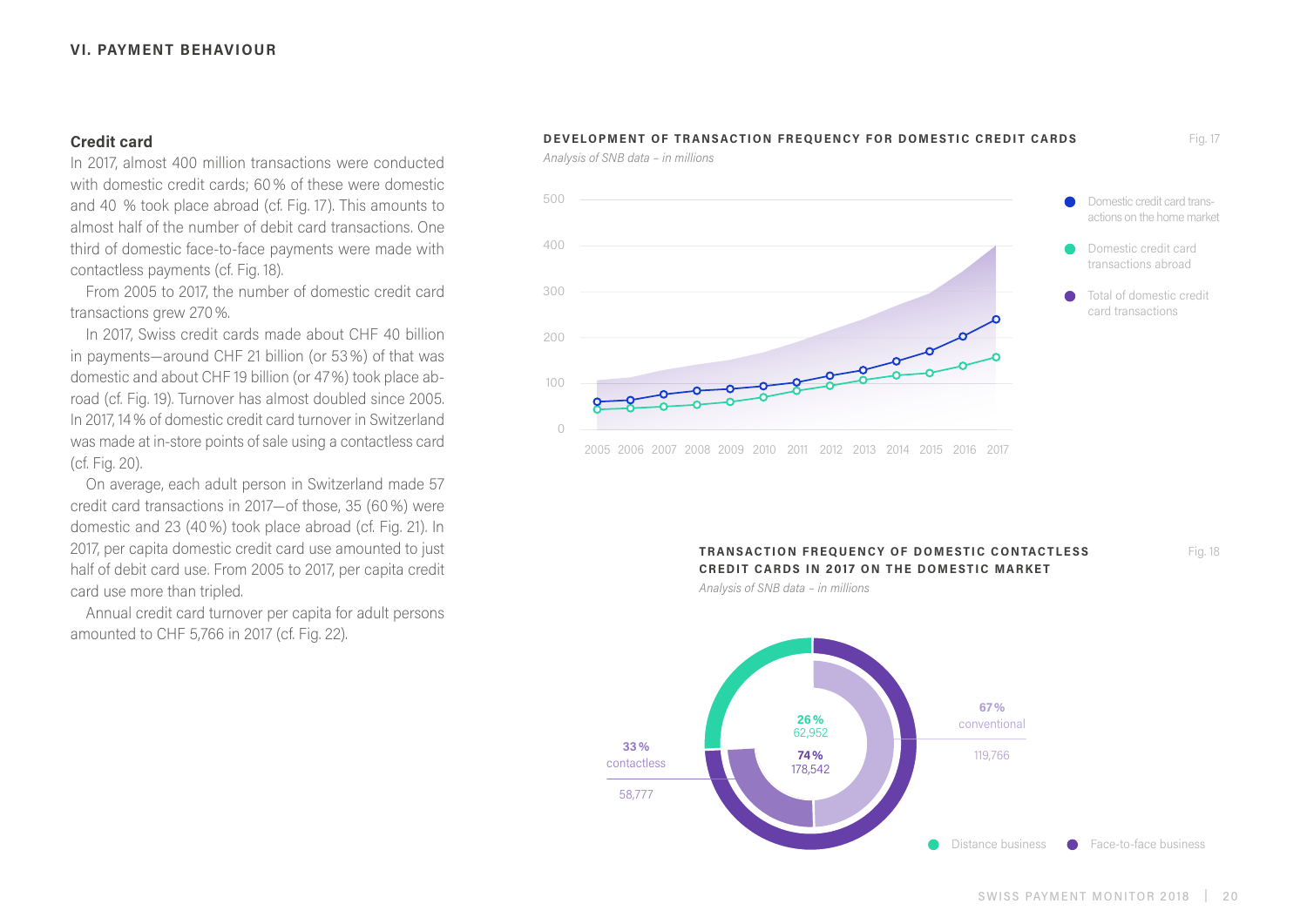#### **DEVELOPMENT OF TURNOVER FOR DOMESTIC CREDIT CARDS** Fig. 19

*Analysis of SNB data – in billions CHF*



#### **NUMBER OF CREDIT CARD TRANSACTIONS PER CAPITA FOR THE ADULT POPUL ATION**

*Analysis of SNB data*







#### **ANNUAL CREDIT CARD TURNOVER PER CAPI-** Fig. 22 Fig. 22 **TA FOR THE ADULT POPUL ATION**

*Analysis of SNB data – in CHF* 

sales on the home market

sales abroad

card sales

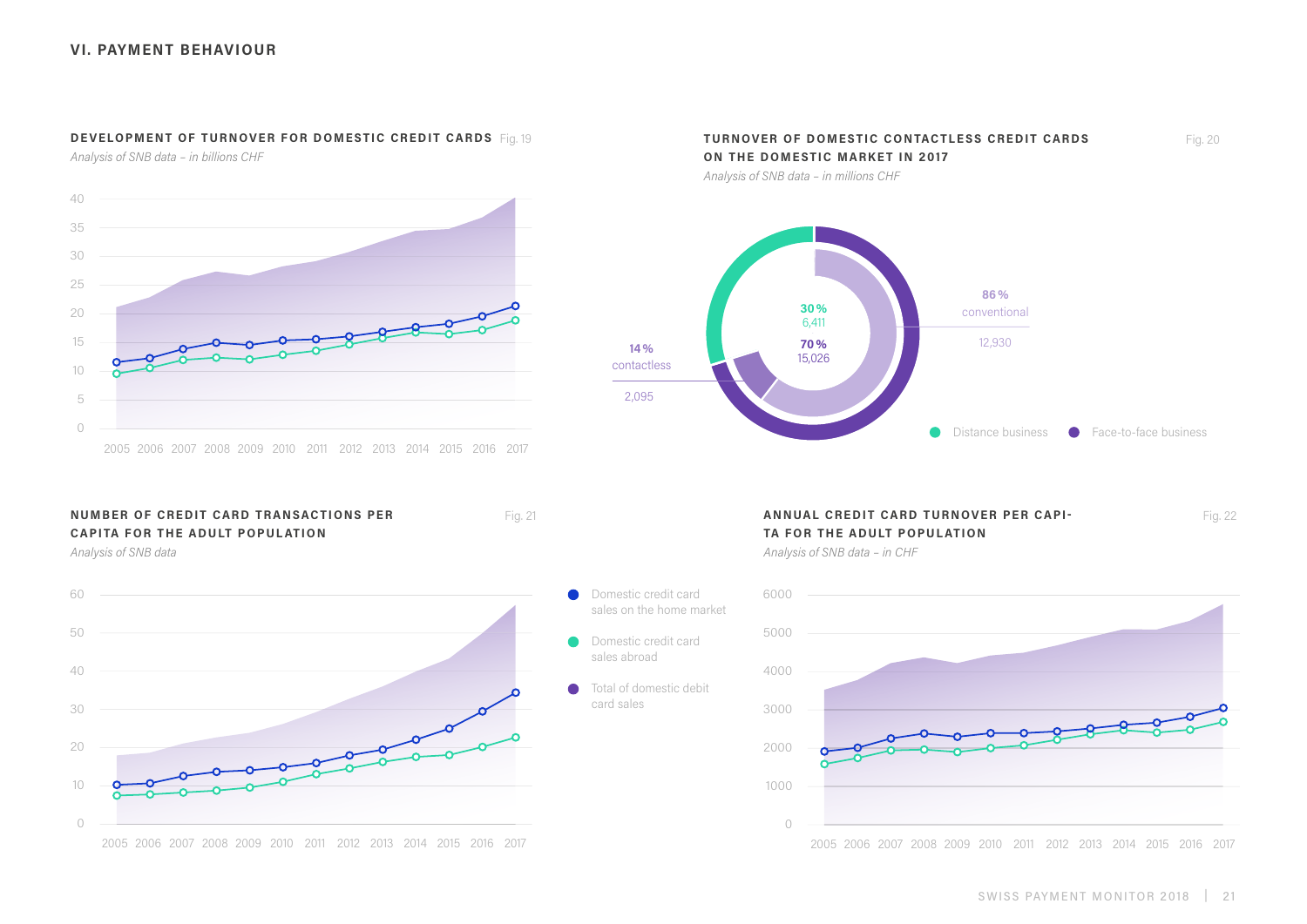# **Payment behaviour depends on the payment amount**

As the analysis of the payment journal entries shows, the total of the amount to be paid has a considerable influence on the choice of the payment method, both in face-to-face and distance business (cf. Figs. 23 to 26). Accordingly, cash is by far the most common form of payment in brick-and-mortar retail for amounts up to CHF 50. A large part of cash transactions (71%) account for small sums of up to CHF 20, and of this, almost onethird (27%) represent the smaller sums of up to CHF 5 (cf. Figs. 23 and 24).

Card payment is generally used at the POS for amounts over CHF 5. While conventional debit cards are increasingly being used for purchases between CHF 6 and CHF 20, credit cards are usually only used for purchases of CHF 20 or more. Having said this, the total price has no substantial influence on contactless payment when deciding between debit and credit cards.

# $\bigcap$ 10 20 30 40 50 60 70 80  $90$ 100 up to CHF 5 CHF 6 to 20 CHF 21 to 50 CHF 51 to 100 CHF 101 to 500 over CHF 500

#### **PAYMENT METHOD ACCORDING TO THE AMOUNT DUE: FACE-TO-FACE BUSINESS ON THE DOMESTIC MARKET** Fig. 23

*Share of transactions (in%), according to journal*



- Other payment methods
- Contactless payment with credit card
- Conventional credit card
- Contactless payment with debit card  $\bullet$
- Conventional debit card
- Cash payment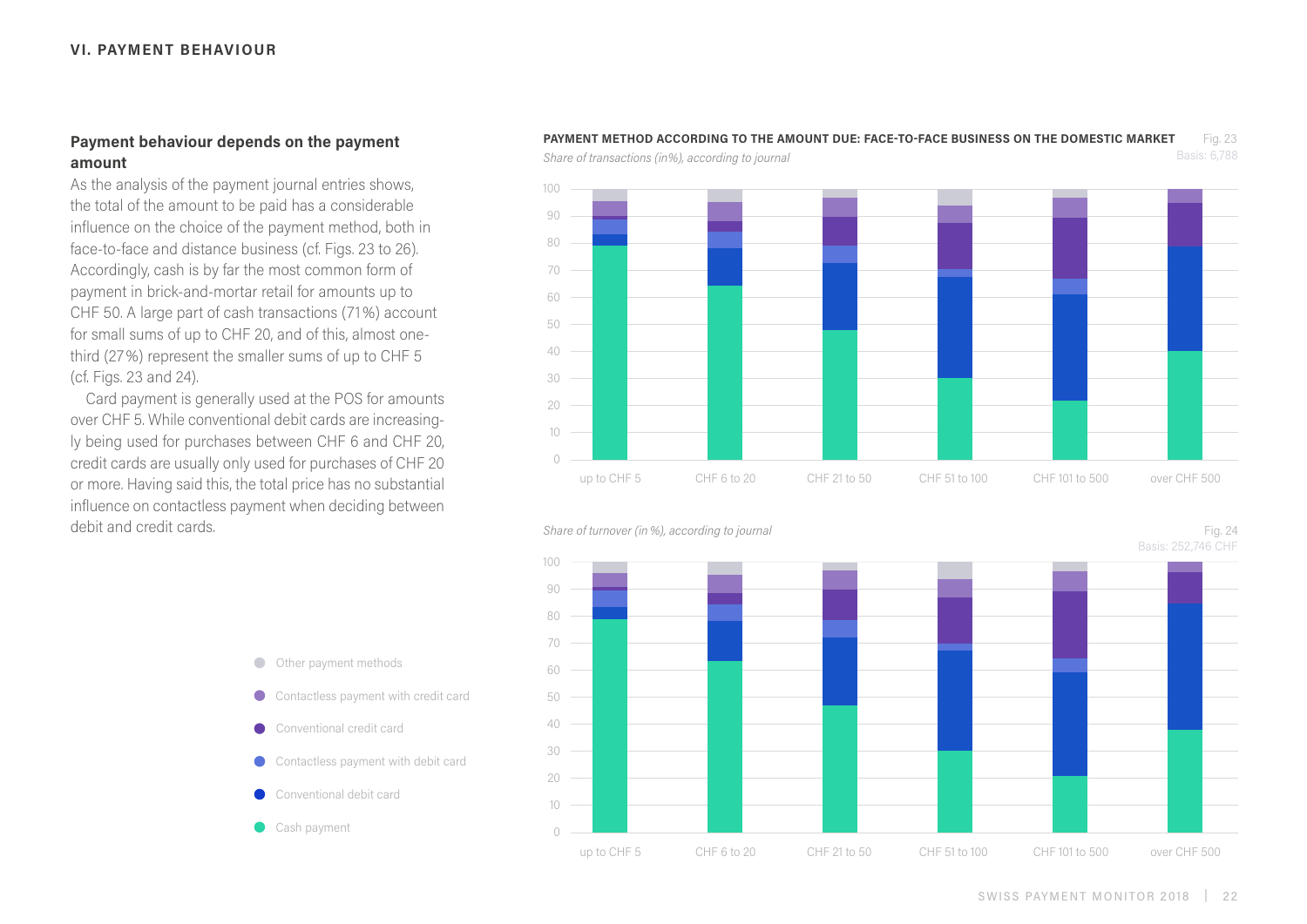The transition threshold from cash to card transactions or the point at which the percentage of card payments outweighs cash transactions—is in the area between CHF 20 and CHF 50, where the percentage of card payments increases relative to the amount to be paid (up to CHF 500). For amounts that exceed this, cash once again becomes more relevant.

For distance business, in-app payments are more prevalent for small transactions of up to CHF 20 (cf. Figs. 25 and 26). Amounts that exceed this threshold are mainly paid by online bank transfer. When these amounts increase in value, credit cards and paper invoices become more important; based on the subjective assessment of respondents, a downward trend for paper invoices in particular can be expected in the future.



#### **PAYMENT METHOD BASED ON AMOUNT DUE: DISTANCE BUSINESS ON THE DOMESTIC MARKET** Fig. 25



*Transaction share (in%), according to journal*

*Transaction share (in%), according to journal*



- Other payment methods
- **Online payment services**
- **In-app payment**
- **Mobile online payment**
- **O** Direct debit
- **Advance payment**
- Online transfer
- $\n *Invoice*\n$
- Credit card

Fig. 26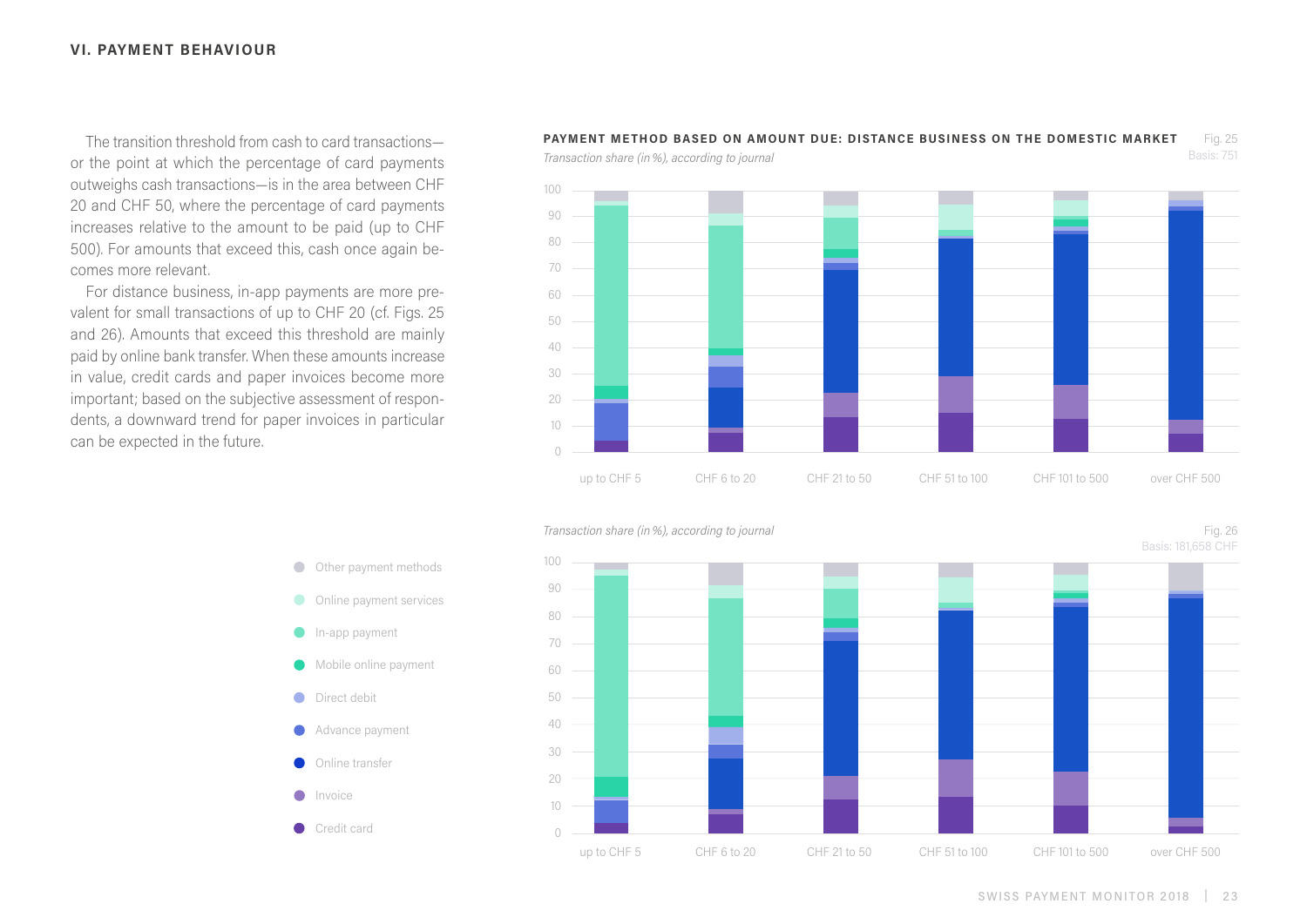# **Payment behaviour depends on the situation**

The choice of payment also depends on the situation as well as the place or purpose of payment.

Quantitatively speaking, the majority (90%) of domestic transactions are focused on face-to-face business; distance business accounts for only 10% of all transactions. In terms of sales, however, the differences are much smaller: Because of the relatively high turnover involved, distance business accounts for a sizeable 42% of the total sales volume (cf. Fig. 27).

In brick-and-mortar retail, debit card transactions carry the largest share of the turnover at 37%, followed closely by cash transactions at 36% (cf. Table 3). This shows the continued importance of cash in face-to-face business.



# **Face-to-face business**

#### **PAYMENT METHODS BASED ON TURNOVER AND THE NUMBER OF TRANSACTIONS**

*according to journal entries on the domestic market*

| <b>Payment method</b>                | <b>Distribution according</b><br>to turnover |                              | <b>Distribution according to</b><br>number of transactions |                                               | <b>Mid-price transaction</b> |  |
|--------------------------------------|----------------------------------------------|------------------------------|------------------------------------------------------------|-----------------------------------------------|------------------------------|--|
|                                      | <b>Turnover</b><br>in CHF                    | Share of<br>turnover<br>in % | Number of                                                  | Share of<br>transactions transactions<br>in % | Median                       |  |
| Cash                                 | 90,716.42                                    | 35.9                         | 3,827                                                      | 56.4                                          | 10.20                        |  |
| Conventional debit card              | 82,629.26                                    | 32.7                         | 1,291                                                      | 19.0                                          | 29.86                        |  |
| Contactless payment with debit card  | 11,596.15                                    | 4.6                          | 389                                                        | 5.7                                           | 15.45                        |  |
| Conventional credit card             | 40,933.36                                    | 16.2                         | 524                                                        | 7.7                                           | 45.63                        |  |
| Contactless payment with credit card | 16,844.21                                    | 6.7                          | 458                                                        | 6.7                                           | 16.02                        |  |
| Pre-paid card                        | 896.37                                       | 0.4                          | 51                                                         | 0.8                                           | 7.86                         |  |
| Retailer card/customer card          | 6,377.76                                     | 2.5                          | 146                                                        | 2.1                                           | 19.21                        |  |
| Mobile payment at POS                | 2,752.11                                     | 1.1                          | 102                                                        | 1.5                                           | 14.07                        |  |
| <b>Sum</b>                           | 252,745.64                                   | 100.0                        | 6,788                                                      | 100.0                                         |                              |  |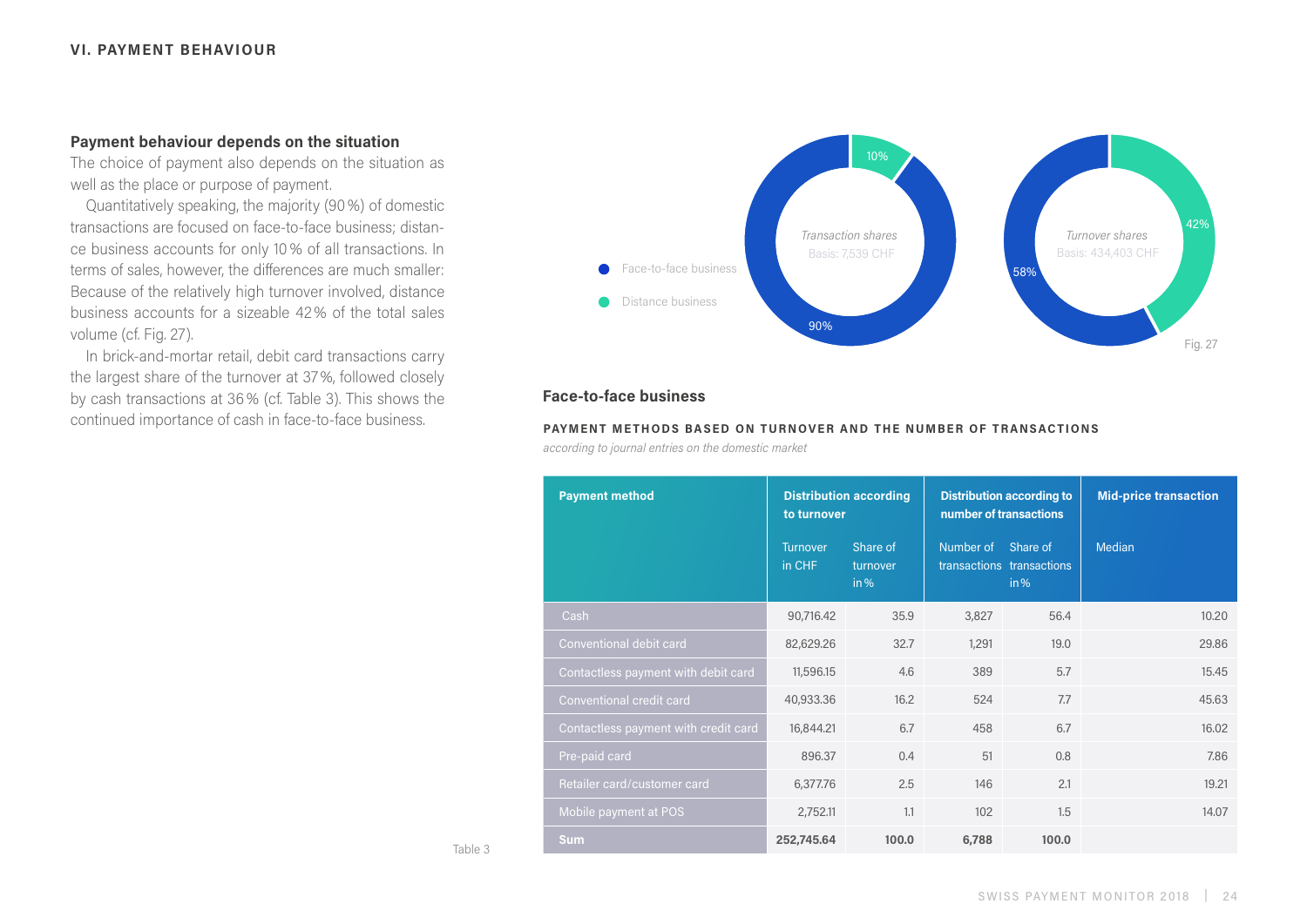Distance retail is overwhelmingly paid for via online transfer (cf. Table 4.). Of all payments made, 44% are managed using either online transfer or e-banking, which represents 73% of turnover. Credit cards are used for 11% of payments made (turnover share of 6%); another 9% is paid on account (turnover share of 6%).

# **Distance business**

#### **PAYMENT METHODS BASED ON TURNOVER AND THE NUMBER OF TRANSACTIONS**

*according to journal entries on the domestic market*

| <b>Payment method</b>              | <b>Distribution according</b><br>to turnover |                              | <b>Distribution according to</b><br>number of transactions |                                   | <b>Mid-price transaction</b> |  |
|------------------------------------|----------------------------------------------|------------------------------|------------------------------------------------------------|-----------------------------------|------------------------------|--|
|                                    | <b>Turnover</b><br>in CHF                    | Share of<br>turnover<br>in % | Number of Share of                                         | transactions transactions<br>in % | Median                       |  |
| Debit card                         | 8,339.00                                     | 4,6                          | 21                                                         | 2.7                               | 13.51                        |  |
| <b>Credit card</b>                 | 10,154.73                                    | 5,5                          | 81                                                         | 10.9                              | 69,38                        |  |
| Pre-paid card                      | 73.15                                        | 0,0                          | $\mathbf{1}$                                               | 0.1                               | 8.32                         |  |
| Retailer card/customer card        | 198.64                                       | 0.1                          | 3                                                          | 0.3                               | 71.75                        |  |
| On account                         | 11,383.76                                    | 6.3                          | 65                                                         | 8.6                               | 104.04                       |  |
| Online transfer (online banking)   | 132,657.53                                   | 73,0                         | 332                                                        | 44.3                              | 135.56                       |  |
| Advance payment                    | 2,740.02                                     | 1.5                          | 29                                                         | 3.8                               | 6.66                         |  |
| Deposit at the post office counter | 6,059.53                                     | 3,3                          | 5                                                          | 0.7                               | 53.87                        |  |
| Direct debit (LSV)                 | 2,320.33                                     | 1,3                          | 16                                                         | 2.1                               | 40.81                        |  |
| Online mobile payment              | 1,271.27                                     | 0,7                          | 18                                                         | 2.4                               | 31.58                        |  |
| Mobile payment P2P                 | 396.95                                       | 0,2                          | 10                                                         | 1.4                               | 12.63                        |  |
| In-app payment                     | 1,879.90                                     | 1,0                          | 132                                                        | 17.6                              | 8.94                         |  |
| Online payment services            | 4,183.00                                     | 2,3                          | 38                                                         | 5.1                               | 75.44                        |  |
| <b>Sum</b>                         | 181,657.81                                   | 100.0                        | 751                                                        | 100.0                             |                              |  |

Table 4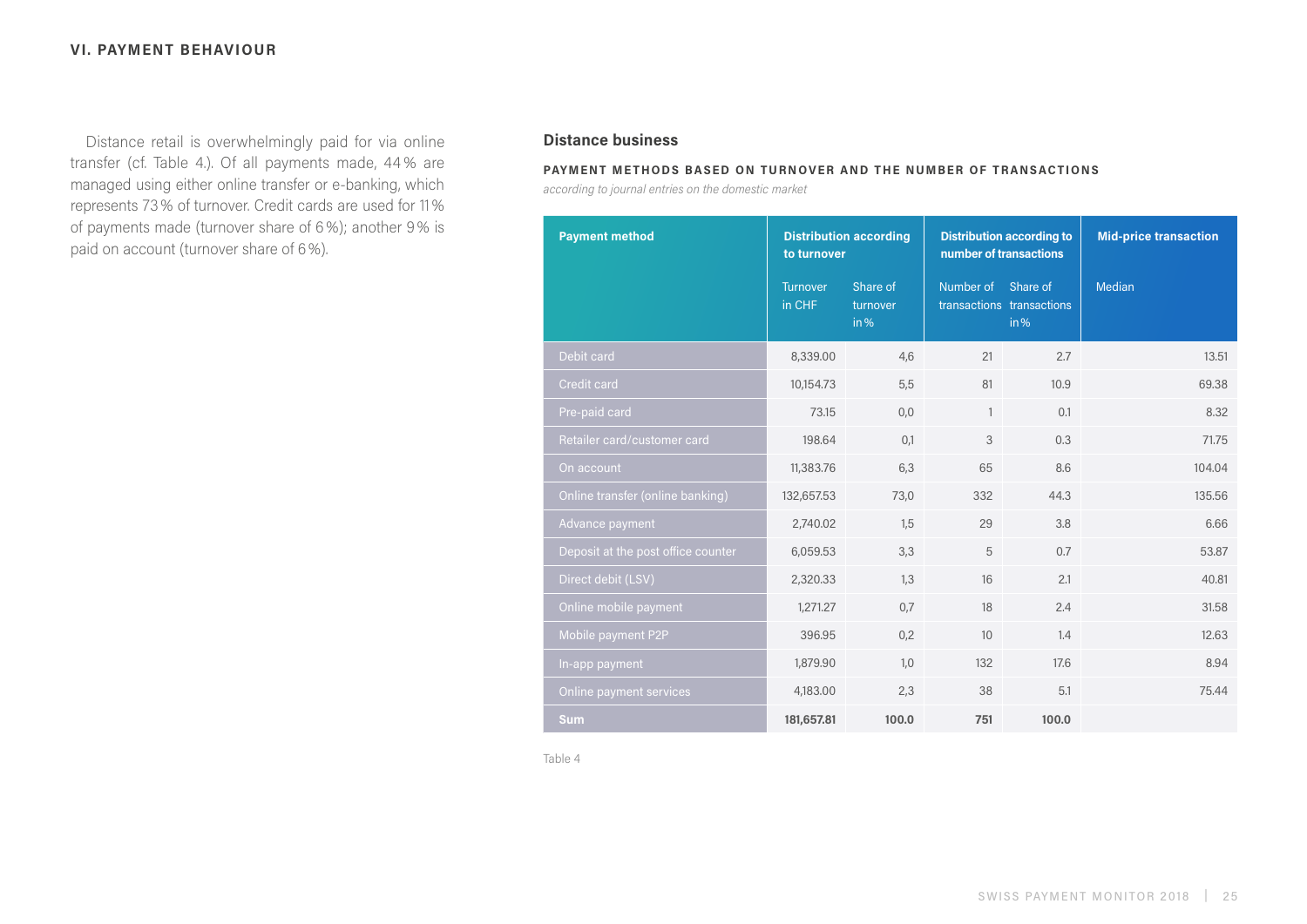# **Place of payment**

Table 5 provides an overview of the distribution of turnover and transactions depending on the payment location or purpose.

With regard to the choice of payment method, card payments dominate in high-turnover retail.

In comparison to other forms of payment, cash is much more commonly used in restaurants and bakeries, at external sales points (kiosks and take-aways) as well as at machines.

The classic credit card is overwhelmingly being used in retail for longer-term purchases, at petrol stations, in restaurants and while travelling.

In the mail order business, bank transfers are quite common for individual payments as well as for donations and payments to public authorities.

With a turnover share of 20%, the invoice has a comparatively high value, particularly for mail orders. In-app payments are mainly pertinent to the areas of public transportation and the mobility sector

#### **PAYMENT LOCATION BASED ON TURNOVER AND THE NUMBER OF TRANSACTIONS**

*according to journal entries on the domestic market*

| <b>Place of payment</b>                                                                     | <b>Distribution according</b><br>to turnover |                              | <b>Distribution according to</b><br>number of transactions |                                   | <b>Mid-price transaction</b> |  |
|---------------------------------------------------------------------------------------------|----------------------------------------------|------------------------------|------------------------------------------------------------|-----------------------------------|------------------------------|--|
|                                                                                             | Turnover<br>in CHF                           | Share of<br>turnover<br>in % | Number of Share of                                         | transactions transactions<br>in % | <b>Median</b>                |  |
| Retail for daily needs                                                                      | 119,053.13                                   | 26.4                         | 2,979                                                      | 37.9                              | 17.92                        |  |
| Personal clothing                                                                           | 15,051.76                                    | 3.3                          | 164                                                        | 2.1                               | 51.98                        |  |
| Pharmacy/drugs                                                                              | 6,222.27                                     | 1.4                          | 106                                                        | 1.3                               | 24.79                        |  |
| Retail for longer-term purchases                                                            | 34,432.21                                    | 7.6                          | 262                                                        | 3.3                               | 44.12                        |  |
| Petrol station/petrol                                                                       | 12,191.00                                    | 2.7                          | 284                                                        | 3.6                               | 16.31                        |  |
| Kiosk, bakery                                                                               | 5,024.85                                     | 1.1                          | 485                                                        | 6.2                               | 7.29                         |  |
| Restaurant                                                                                  | 31,604.37                                    | 7.0                          | 897                                                        | 11.4                              | 17.77                        |  |
| Cafe, pub, snack bar, fast-food restau-<br>rant, take-away, delivery services, bar,<br>club | 11,764.68                                    | 2.6                          | 920                                                        | 11.7                              | 8.33                         |  |
| Leisure activities/entertainment                                                            | 20,349.67                                    | 4.5                          | 302                                                        | 3.9                               | 27.51                        |  |
| Service provider (e.g. hairdresser)                                                         | 23,336.76                                    | 5.2                          | 171                                                        | 2.2                               | 51.77                        |  |
| Hotel, guest house                                                                          | 4,861.38                                     | 1.1                          | 19                                                         | 0.2                               | 131.00                       |  |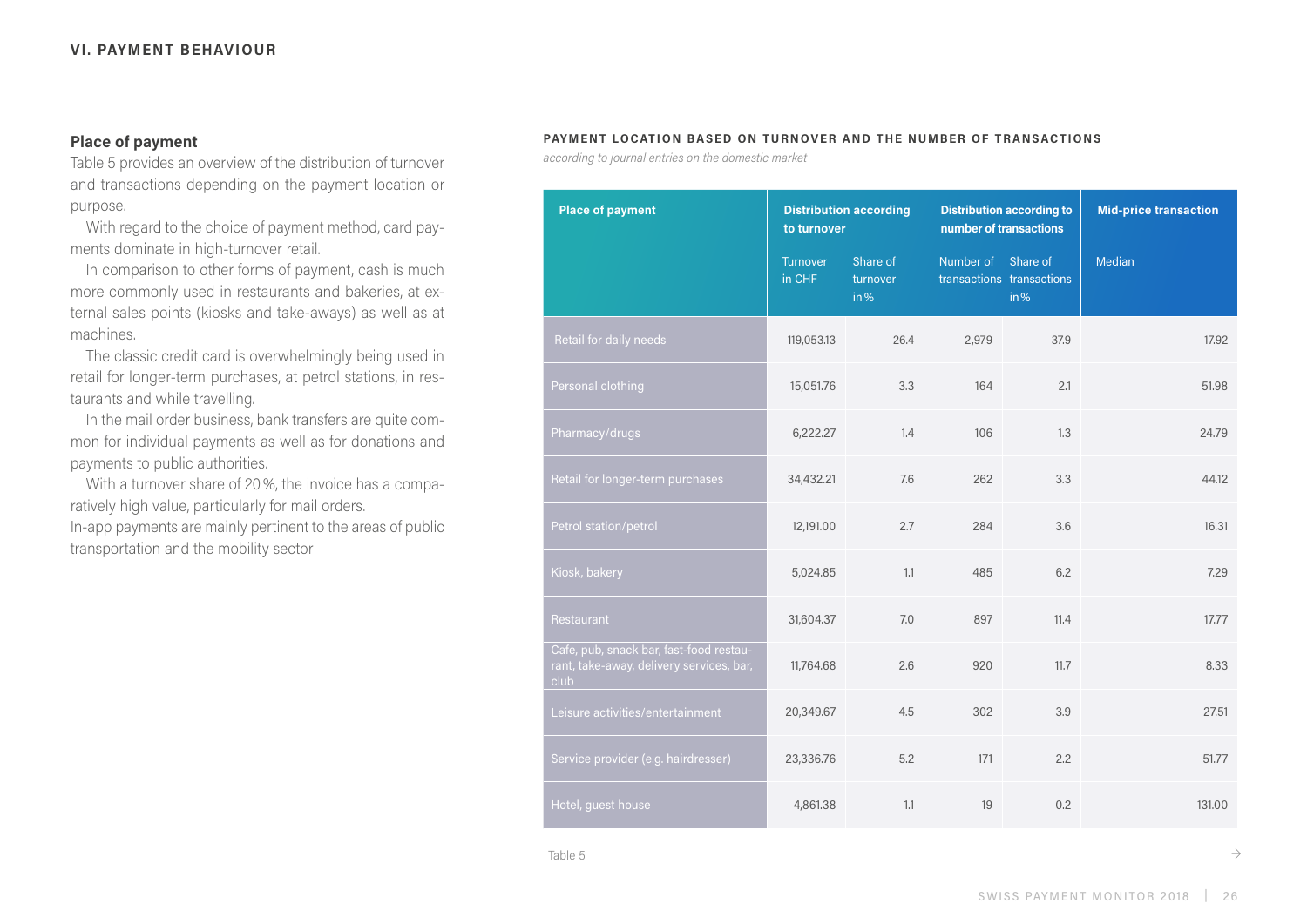# **Side note: Recurring expenses**

Every household has recurring expenses, such as the cost of rent or mortgage interest, utilities, telephone/ TV/Internet costs, insurance premiums and taxes. Most of these bills are currently being paid via online transfer, followed by e-billing. The direct debit system (LSV) plays an important role, especially for paying telephone/TV/Internet expenses, health insurance premiums as well as rent and mortgage payments. Generally speaking, the standing order is of less importance and is mainly relevant for rental and mortgage payments.

Even if the numbers for its use are relatively low compared to the other payment methods, payments made at the post office counter still represent a percentage of payments that cannot be overlooked.

#### **PAYMENT LOCATION BASED ON TURNOVER AND THE NUMBER OF TRANSACTIONS**

*according to journal entries on the domestic market*

| <b>Place of payment</b>                                                                          | <b>Distribution according</b><br>to turnover |                              | <b>Distribution according to</b><br>number of transactions |                                   | <b>Mid-price transaction</b> |  |
|--------------------------------------------------------------------------------------------------|----------------------------------------------|------------------------------|------------------------------------------------------------|-----------------------------------|------------------------------|--|
|                                                                                                  | Turnover<br>in CHF                           | Share of<br>turnover<br>in % | Number of Share of                                         | transactions transactions<br>in % | <b>Median</b>                |  |
| Mobility, travel, parking, transportation                                                        | 14,538.46                                    | 3.2                          | 452                                                        | 5.8                               | 7.80                         |  |
| <b>Vending machines</b><br>(e.g. cigarettes, drinks/snacks)                                      | 441.39                                       | 0.1                          | 132                                                        | 1.7                               | 1.91                         |  |
| Placing a mail order without Internet<br>(e.g. catalogues, phone orders)                         | 4.088.77                                     | 0.9                          | 39                                                         | 0.5                               | 47.88                        |  |
| Bank transfers/cash payments for<br>private transactions<br>(e.g. babysitting, private teaching) | 16,280.12                                    | 3.6                          | 59                                                         | 0.8                               | 46.97                        |  |
| Personal budget (e.g. pocket money)                                                              | 14,700.24                                    | 3.3                          | 79                                                         | 1.0                               | 45.10                        |  |
| Spending/donations to charities                                                                  | 4,394.91                                     | 1.0                          | 74                                                         | 0.9                               | 30.15                        |  |
| Payments to offices/public administra-<br>tions (e.g. buses)*                                    | 55,639.69                                    | 12.3                         | 84                                                         | 1.1                               | 75.77                        |  |
| Other                                                                                            | 57,411.55                                    | 12.7                         | 343                                                        | 4.4                               | 35.40                        |  |
| <b>Sum</b>                                                                                       | 451,387.21                                   | 100.0                        | 7,851                                                      | 100.0                             |                              |  |

Table 5

\* The share of expenses for payments to offices and public authorities is above the expected value. It is to be expected that—despite

being informed in the instructions—respondents recorded recurring payments as transactions.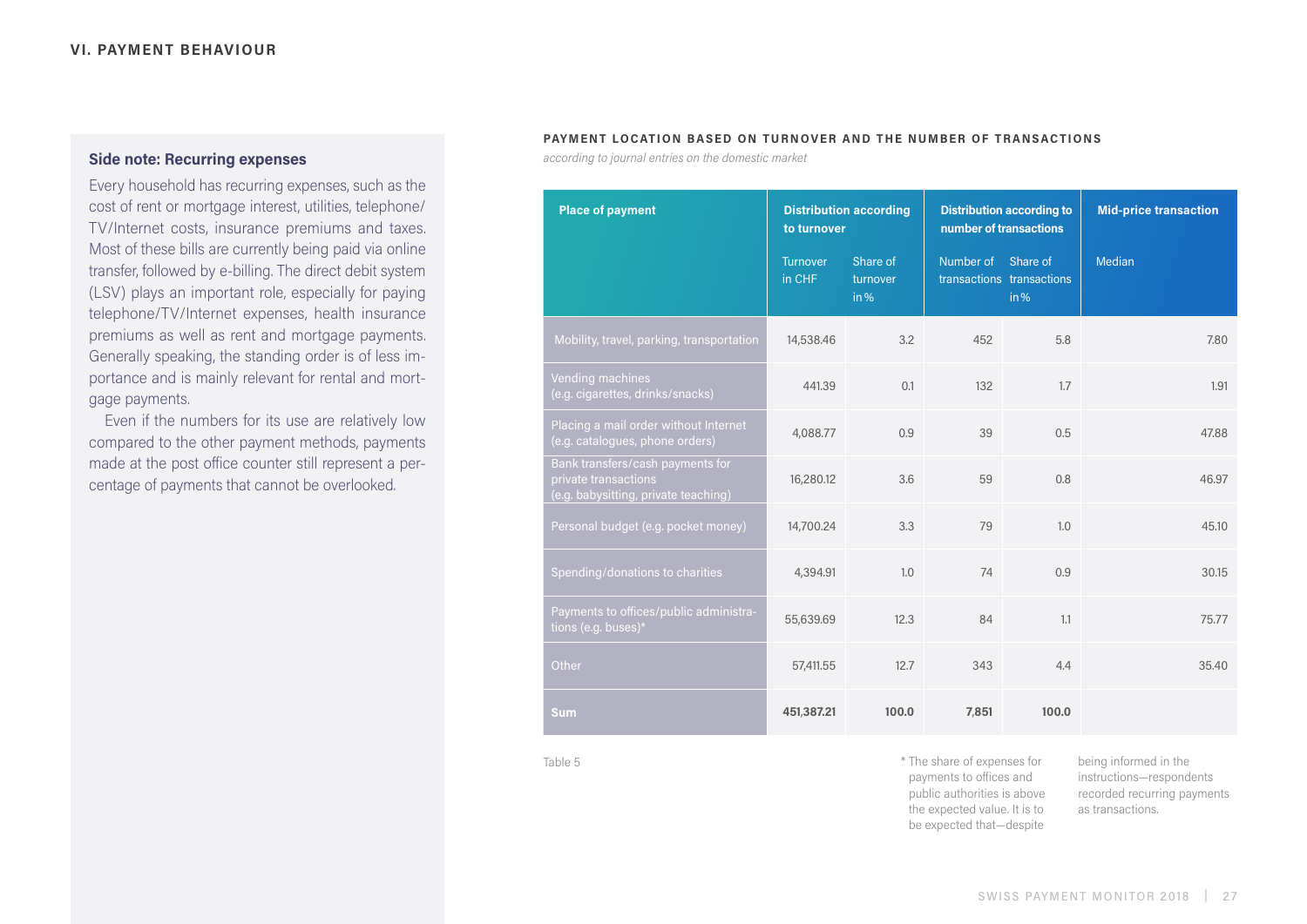# <span id="page-27-0"></span>VII. A look into the future

# **New forms of payment**

Contactless payments with credit and debit cards ("contactless payment") as well as mobile payment methods ("mobile payment%) are among the newer forms of payment. As of 2007, credit cards began to gradually introduce the contactless function, with debit cards offering it across the board as of 2015. Currently, 94% of credit cards and 51% of debit cards issued in Switzerland are already equipped with the contactless function.

Of the 91% of respondents who use a debit card, 31% of them use the contactless function. Using the credit card's contactless function is even more popular: Of the 83% of respondents that use a credit card, 60% use the contactless function. Taking into account the distribution of credit and debit cards with the contactless function (penetration) according to SNB data, around two thirds of credit or debit card users use the contactless function; in other words, two out of three card holders use the contactless payment option when their credit or debit cards include this function.

# **Understanding mobile payment**

Based on the respondents' statements, there is still no universal understanding of "mobile payment" (cf. Fig. 28). The term is most commonly associated with in-app payment functions and payments made with a mobile phone in a local shop (59%) each, as well as payments made online/in an online shop with a mobile phone (44%). Thirty-one percent (31%) think "mobile payment" is a domestic "peer-to-peer" payment. A relatively low number of people (12%) associate mobile payments with transfers made to private individuals abroad and about 10% associate it with "Wearables".



# **MOBILE PAYMENT ASSOCIATIONS**

*Closed-question survey*

#### Fig. 28

*Question: Which of the following payment situations do you generally associate with mobile payment?*

(Based on respondents that claimed to be familiar with mobile payments)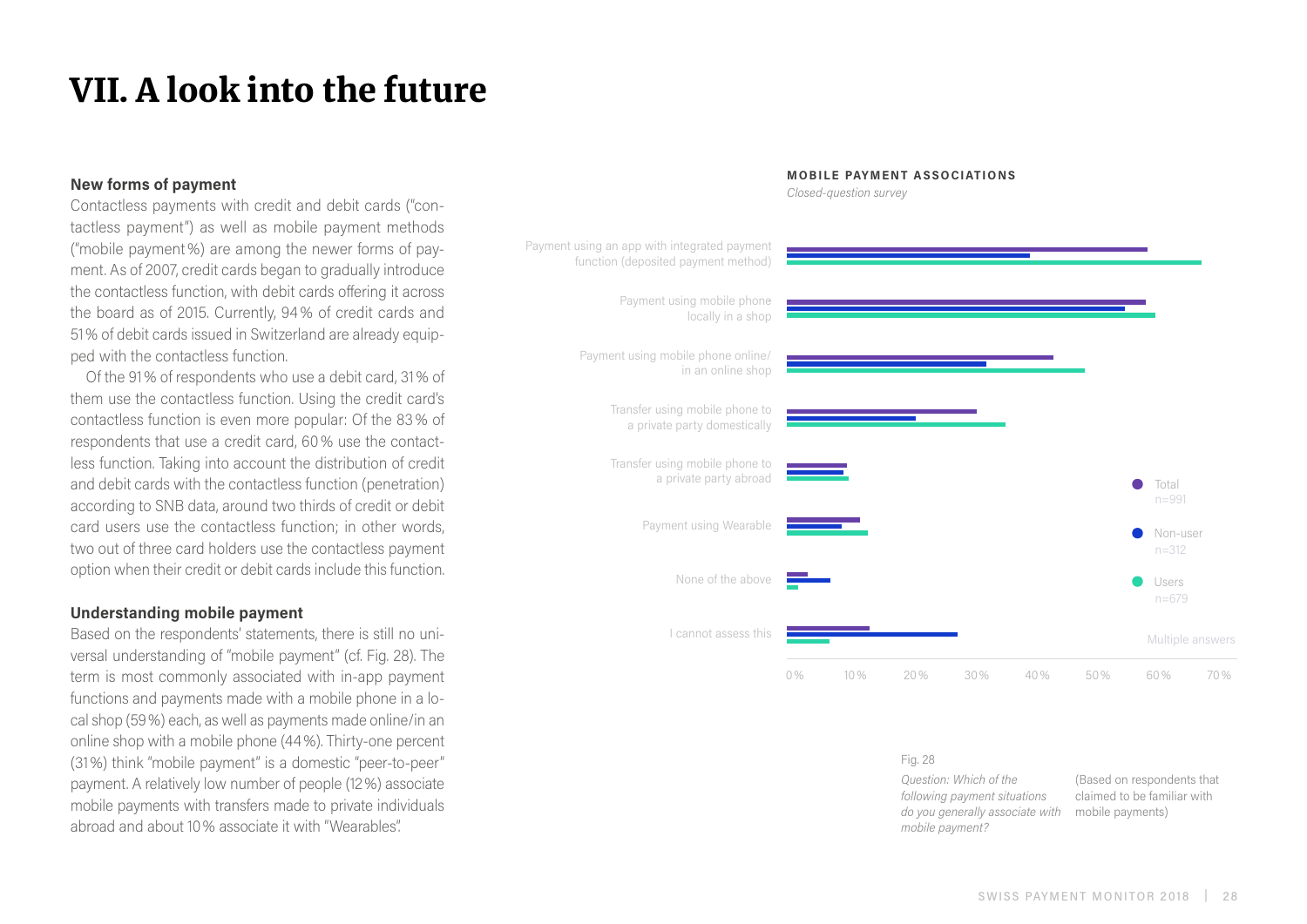### **VII. A LOOK INTO THE FUTURE**

# **How users like the new payment forms**

When asked how well they liked the new forms of payment, contactless payment received an average score of 3.5 out of 5 (cf. Fig. 29) and "mobile payment" an average of 3.0 and 3.7 (face-to-face and distance business, respectively) (cf. Figs. 30 and 31)—in other words, average reviews. Users rated contactless payment quite positively (average of 4.2), while ratings among non-users were more discriminating: 47% didn't like contactless payment or didn't like it very much, while 25% either liked it or liked it a lot. It is unsurprising to see that there is a similar attitude towards mobile payment. Users assess this payment method much more positively than non-users. This leads to a user average that is 1.3 points higher respectively. With an average of 3.7 points, online mobile payment clearly appeals to both users and non-users (cf. Fig. 31) much more than using mobile payment methods locally in shops (cf. Fig. 30).

Contactless payment is especially valued for its process speed, as well as for its practicality; its security draws some criticism, however. The picture for mobile payment is similar: its ease-to-use and time-saving qualities are what users value most. However, it draws criticism from respondents much like its contactless payment counterpart—because of insufficient security.





Median



**OVERALL IMPRESSION OF MOBILE PAYMENT AT POS** 



Fig. 30

*Question: How do you like using mobile payment locally in shops?*

(Based on respondents that associate mobile payment with paying locally in shops)



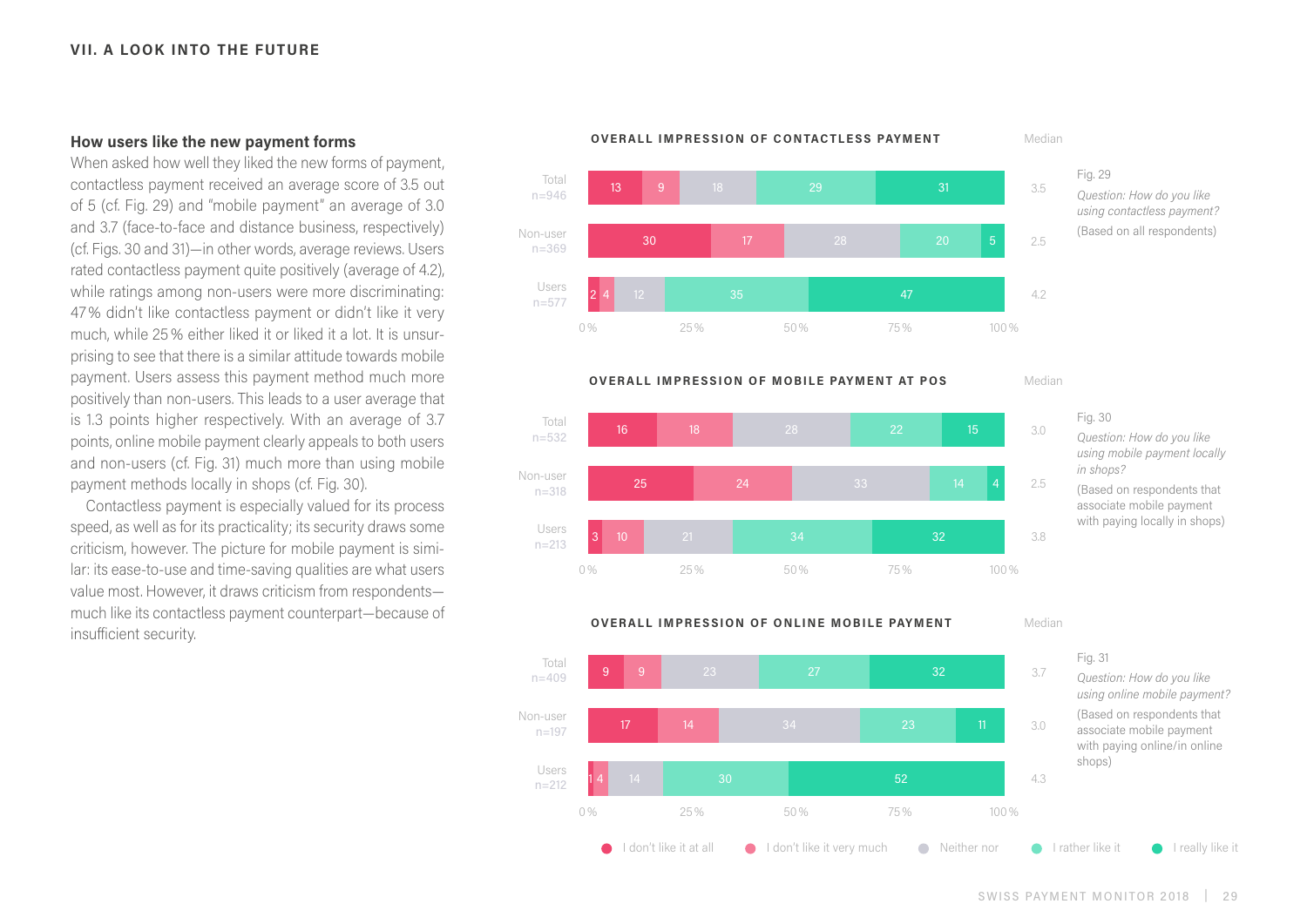# **Intended use of new payment methods**

The potential for the use of contactless payment is particularly noteworthy amongst existing users: 72% of contactless users see it as likely or very likely that they will use this payment method even more in the future (cf. Fig. 33). For non-users, potential future use is only 28% (cf. Fig. 32).

Future use strongly depends on the design of the payment process. According to respondents, it is important to first improve security or introduce more control mechanisms (e.g. deactivation of the contactless function, immediate feedback, etc.).

#### **FUTURE USER OF CONTACTLESS PAYMENT**



#### **FUTURE USE OF MOBILE PAYMENT AT POS**



#### Fig. 32

*Question: How likely do you think it is that you will use contactless payment within the next three years?*

(Based on respondents who do not use contactless payment)

#### Fig. 34

*Question: How likely do you think it is that you will use mobile payment locally in a shop within the next 3 years?* (Based on respondents that associate mobile payment with paying locally in shops, but do not use it)

#### Fig. 33

*Question: How likely do you think it is that you will use contactless payment (even) more within the next three years?*

(Based on respondents that use contactless payment)

#### *Fig. 35*

*Question: How likely do you think it is that you will use mobile payment (even more) locally in a shop within the next three years?*

(Based on respondents that associate mobile payment with paying locally in shops and also use it)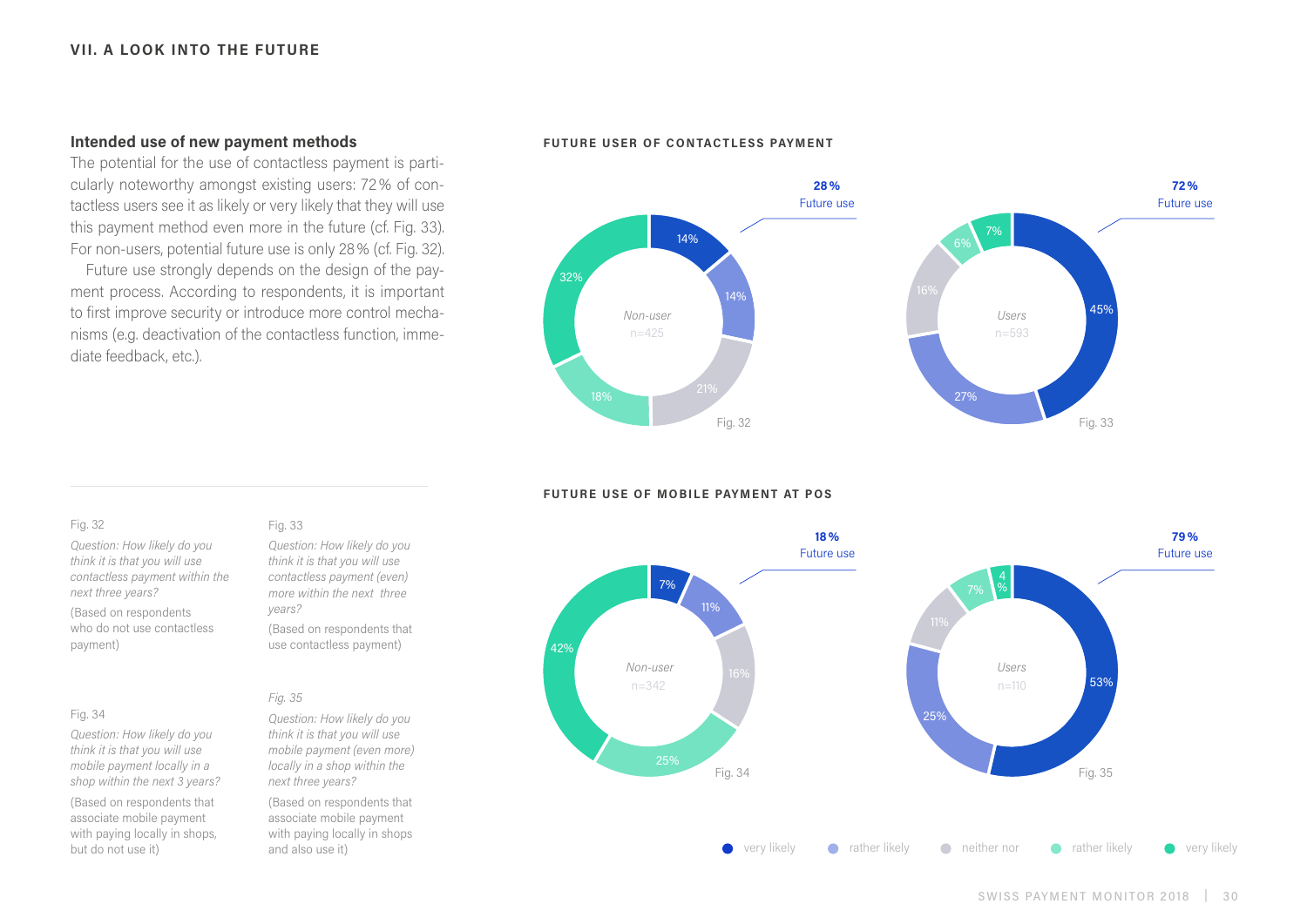Concerning mobile payment, the use potential is also great for existing users: 79% of respondents say they would like to use mobile payment at the POS more in the future (cf. Fig. 35); for distance business, that number is a good 77% (cf. Fig. 37). In regard to face-to-face business, the use potential for non-users is more modest. For non-users, only about 18% think it is likely that they will use mobile payment locally in a shop within the next three years (cf. Fig. 34). In terms of distance business, it is nevertheless almost one in three (30%) (cf. Fig. 36).

On the other hand, the future development of mobile payment is dependent on the basic conditions. For the respondents, criteria such as improved security measures as well as the expansion of acceptance for POS payments

#### **FUTURE USE OF ONLINE MOBILE PAYMENT**



#### Fig. 36

*Question: How likely do you think it is that you will use mobile payment in an online shop within the next three years?*

(Based on respondents that associate mobile payment with paying online/in online shops, but do not use it)

#### Fig. 37

*Question: How likely do you think it is that you will use mobile payment in an online shop (even) more within the next three years?*

(Based on respondents that associate mobile payment with paying online/in online shops and also use it)



 $\bullet$  very likely  $\bullet$  rather likely  $\bullet$  neither nor  $\bullet$  rather likely  $\bullet$  very likely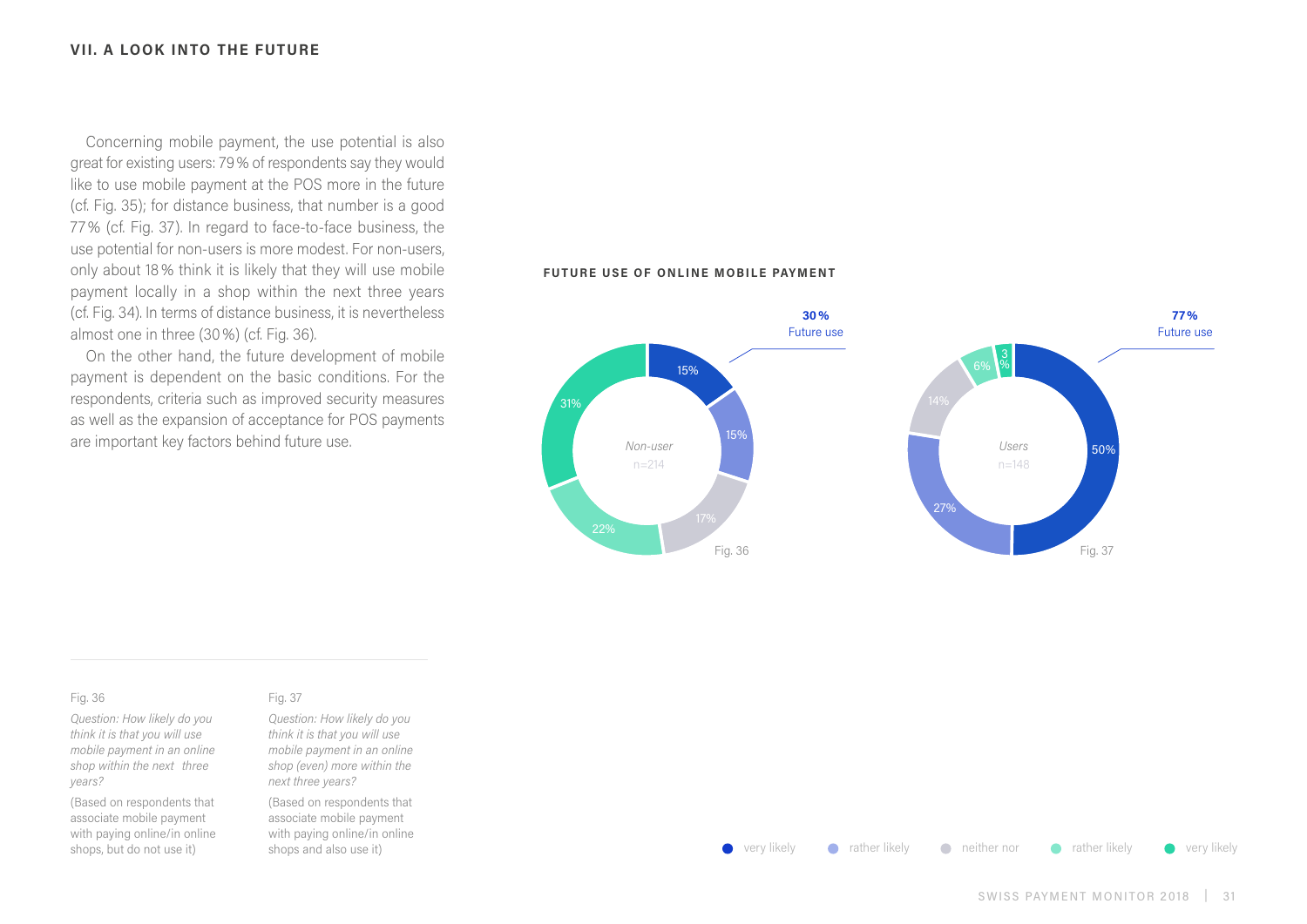# **VII. A LOOK INTO THE FUTURE**

When the respondents were asked which mobile payment providers they could think of spontaneously, most of the participants named "Twint" first. Apple Pay, PayPal and the SBB mobile app were also common answers, but a far cry from first place. The situation is similar in regard to memory-based reminders, where the differences are smaller: Twint is the most popular with 81% of responses, followed by the SBB mobile app with 79% and PayPal with 70% (cf. Fig. 38).

Twint SBB App (SBB Mobile) PayPal App iTunes Store App Store Apple Pay Google Play Migros App Samsung Pay Android Pay Zalando Shopping App Masterpass Starbucks App AliPay Total  $\bullet$ **Contract** Easypay n=977Visa Checkout <u>i sa</u> Non-user  $\bullet$  $n = 302$ SumUp  $\equiv$  $\bullet$ Users  $\blacksquare$ MobilePay P2P n=675 E Spettacolo App Multiple answers

40%

30%

50%

60%

# **Popularity of mobile payment providers**

*Closed-question survey*

0%

10%

20%

Fig. 38

*Question: Which of the following providers do you know at least by name?*

(Based on respondents who are familiar with mobile payments)

70%

80%

90%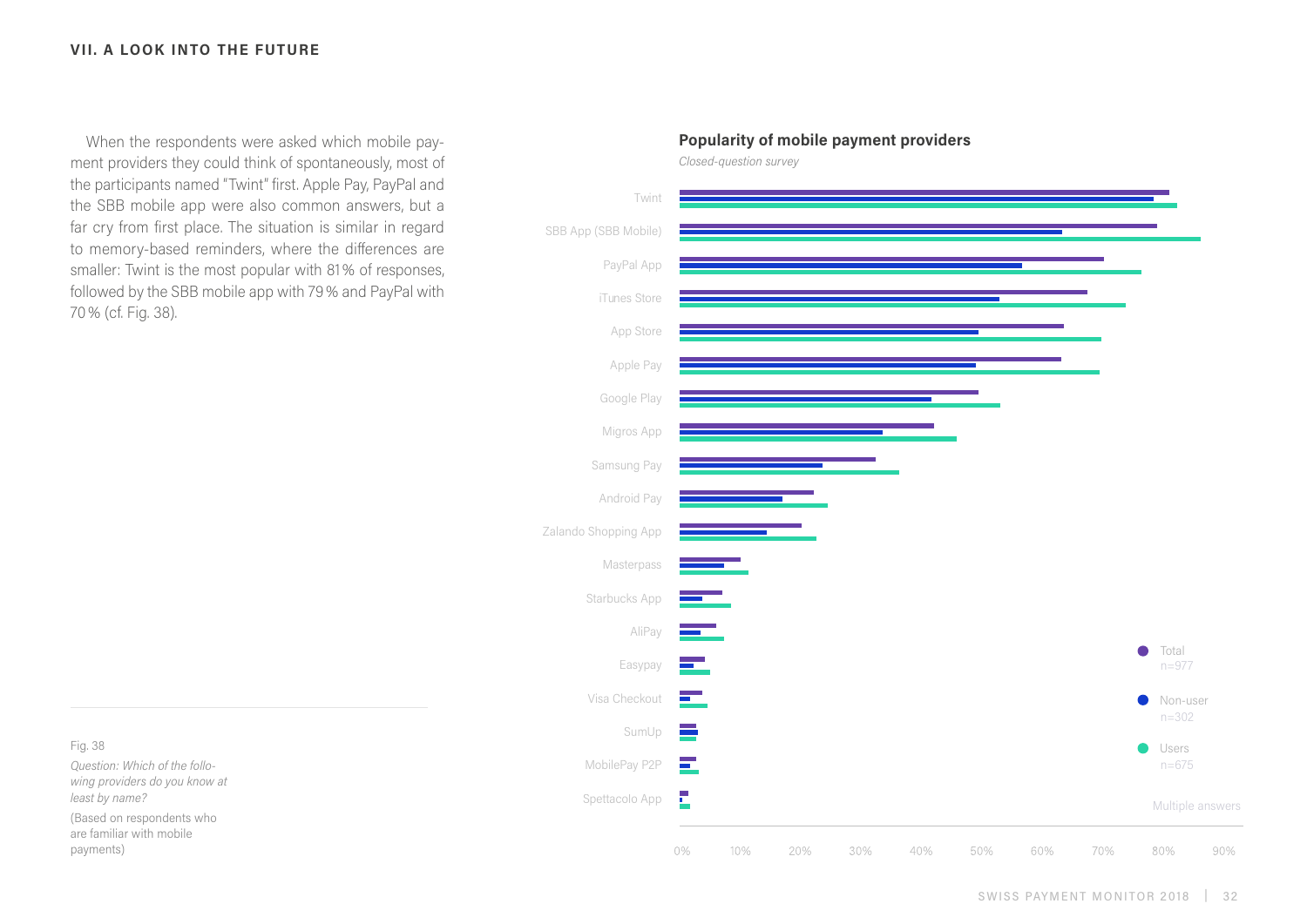# <span id="page-32-0"></span>VIII. Glossary

### **Distance business (remote payments)**

Payments where payer and recipient are in separate spaces (e.g. payment in online shops, deposit at the counter, etc.).

**Debit card (EC card)** Payment cards that are linked to a private account and are charged immediately after payment (e.g. Maestro/EC card, PostFinance card/Post card, VPay).

**Cash back (POS withdrawal)** The possibility to withdraw cash when making a retail purchase, e.g. at supermarket checkouts. The total amount for purchase and withdrawal is deducted from the private account.

**E-Commerce** The sale of goods and services via the Internet.

**Electronic bill (e-bill)** Invoices that are created and transmitted electronically.

**In-app payments** A form of mobile payment whereby payments are made using an integrated payment function (e.g. iTunes, PayPal, SBB mobile app)..

**National principle** Based on the origin of the payment card (in this case only Switzerland). All transactions made with domestic cards within and outside of Switzerland are collected.

**Domestic principle** Based on the geographical boundaries within Switzerland. All transactions made with domestic and foreign cards within Switzerland are collected.

**Online payment services** Payment procedures based on the payer's online banking transfers as well as special online payment methods that enable the user to pay within their own network (so-called closed-loop systems) and which are linked only to the payment account or a payment card.

**Contactless payment by card (contactless payment)** Processes that transmit the necessary payment data without contact, in other words, via wireless technology (NFC, Bluetooth) by holding the card in front of the reader. A PIN is only required for purchases over CHF 40.

**Credit card** A payment card that usually generates a delayed booking of account charges. The retailer is guaranteed payment (e.g. Master Card, Visa, American Express).

**Customer card with payment function**

A customer or loyalty card from a retailer that can be used to pay. The payment itself usually occurs downstream via direct debit or charging a credit card (e.g. MyOne card (Manor, Jumbo, athleticum), Globus card, Starbucks card, petrol station cards, gift cards).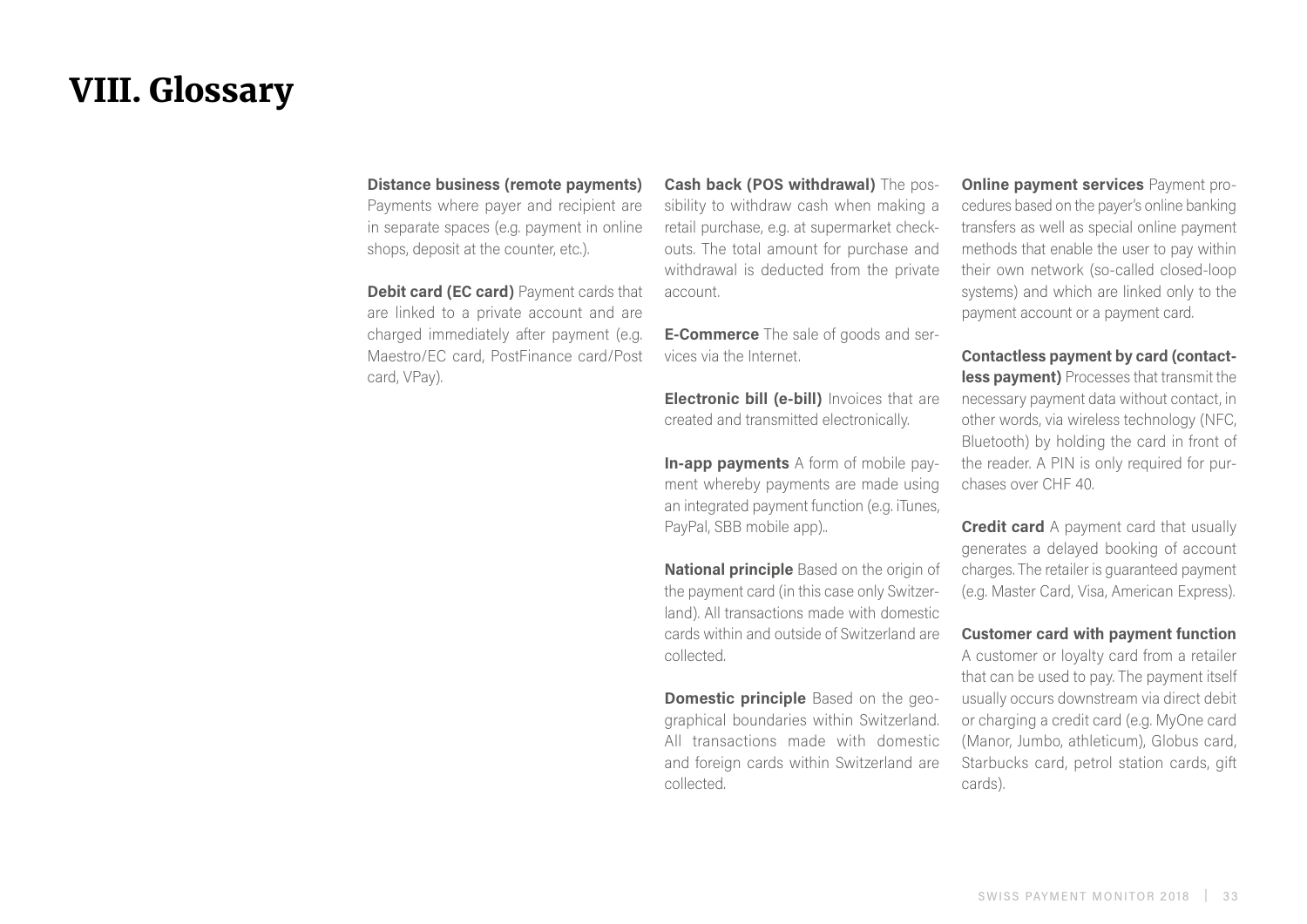**Direct debit** Electronic payment method in which the recipient, using a payment service provider, has an amount debited from the payer's account (e.g. LSV, debit direct, Swiss direct debit).

**Mobile payment (mobile payment, M-payment)** Payment using a smartphone or other mobile device (e.g. Android Pay, Apple Pay, Samsung Pay, Twint, PayPal).

**Cash on delivery** Shipping and payment method whereby, upon the receipt of the goods, payment is made by the recipient to the delivering postal or logistics company.

**Online transfer (online banking)** An electronic payment system that enables customers of banks or other financial institutions to manage their personal account online and process banking transactions via the website of the financial institution.

**Online transfer** A payment made to the recipient's account from the payer via a transfer of funds online.

**Paper invoice** Bill on paper

**Peer-to-peer (P2P) payments** A form of mobile payment referring to payments made between private individuals domestically or abroad using a mobile app (e.g. PayPal, Twint, Western Union).

**POS (Point of Sale)** Physical place where goods or services are sold and paid for (e.g. at the cash register). Online and mail order businesses are not currently included in the present definition of POS.

**Face-to-face business (proximity payments)** Payment made locally in a physical retail outlet (POS).

**Pre-paid card** Credit cards that need to be charged with credit before use.

**Virtual currency (cryptocurrency)**  Electronic currency that functions without cash and is based on blockchain technology. **Advance payment** A term of payment that requires the buyer to first pay the purchase price before the seller starts the contractual delivery of the goods or the promised service.

**Wearable payments** A form of mobile payment involving contactless payment via portable devices such as smartwatches and fitness trackers.

Source: German Central Bank, 2017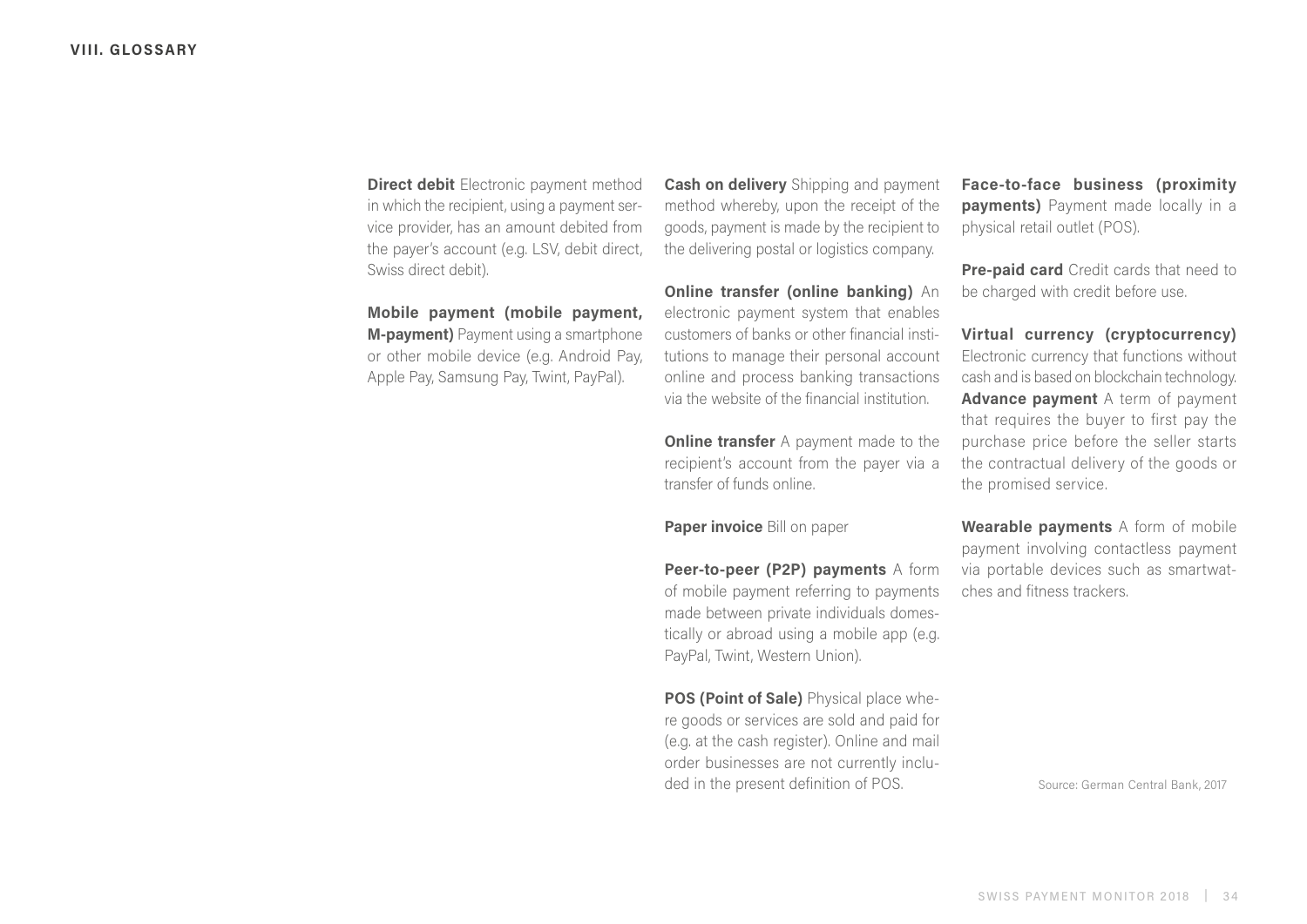# Study authors



**Sandro Graf** Lecturer / Head of Service Lab & Swiss Payment Research Centre

School of Management and Law Stadthausstrasse 14 8400 Winterthur



**Bettina Gehring** Senior Research Consultant, Project Manager Swiss Payment Research Centre

School of Management and Law Stadthausstrasse 14 8400 Winterthur



**Rafael Domeisen** Research Assistant

School of Management and Law Stadthausstrasse 14 8400 Winterthur

# **The ZHAW Zurich University of Applied Sciences,** with its eight departments and more than 12,000 students,

is one of the leading Swiss universities of applied sciences and is active in teaching, further education, research and services. In addition to training and further education, the ZHAW—as a university of applied sciences—has the task of conducting practice-oriented research, promoting the transfer of technology to small and medium-sized enterprises, and providing services on the part of third parties. New knowledge obtained via research flows back into teaching and practice and thus directly or indirectly benefits a specific group of users or society.

**Research partner for data analysis**

# **Dr. Marianne Müller**

Institute of Data Analysis and Process Design

ZHAW Zurich University of Applied Sciences



**Dr. Tobias Trütsch** Head of Economics Division

Executive School of Management, Technology and Law (ES-HSG) Holzstrasse 15 9010 St. Gallen

**The University of St. Gallen (HSG),** as one of Europe's leading business universities, provides training for managers. Founded in 1898 as a demand-oriented business academy, for more than a hundred years the HSG has been a prominent contact point for ambitious people whose goal is to achieve something—personally and socially—to actively shape the future. Staff from 30 institutes offer students qualified degrees in the areas of business administration, economics, law and social sciences, as well as international relations. The HSG regularly features at the top of international business school rankings and is currently ranked fourth in the Financial Times ranking for European business schools.